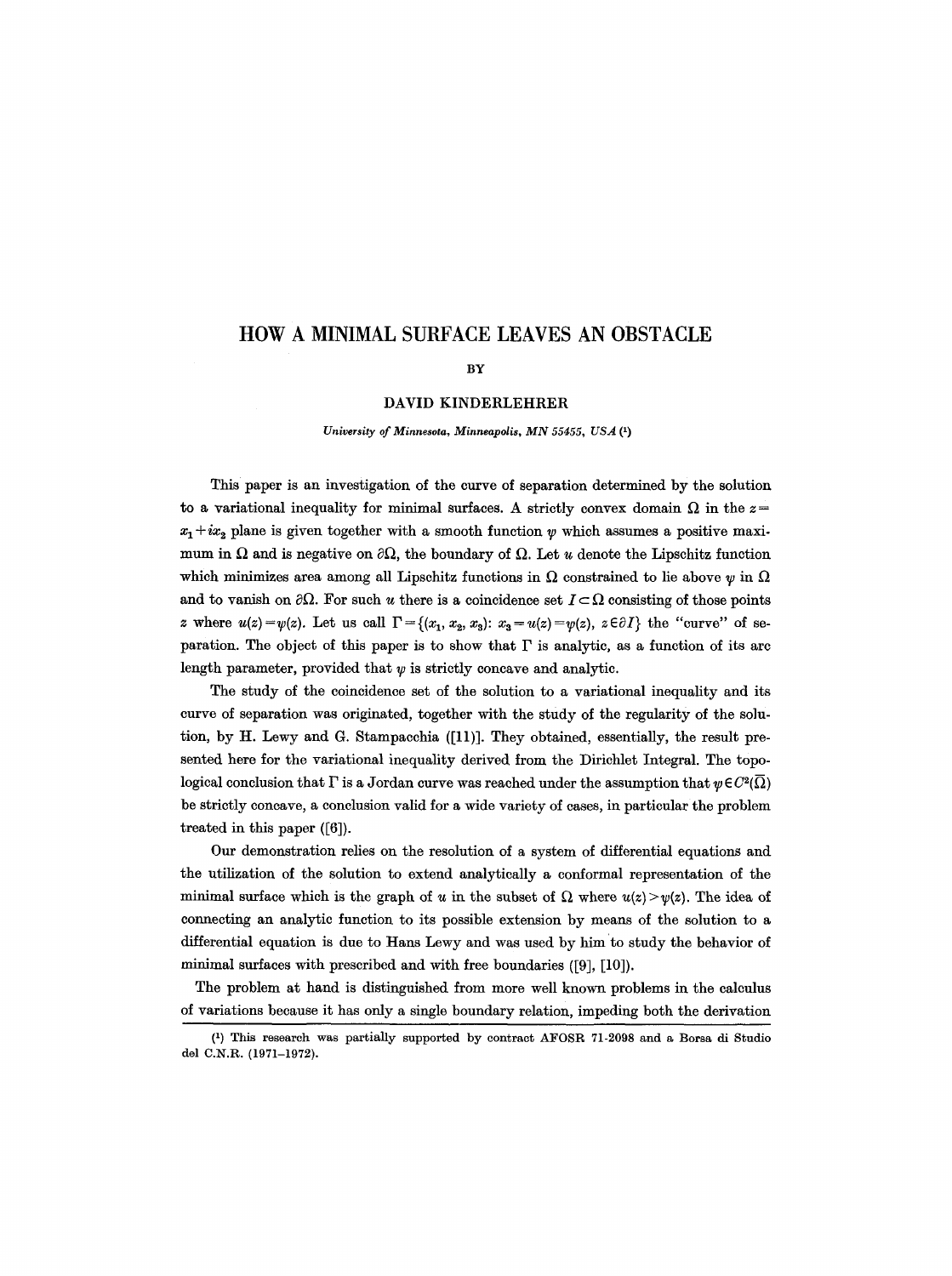and the identification of the solution to the differential equations to which we have alluded. The system of equations is found through differentiation of the single relation, which requires, predictably, information about the second derivatives of  $u$ . This was the subject of ([7]). The resulting system depends on the mean curvature of the obstacle. The identification of the solution is facilitated by the rectification of  $\Gamma$ .

Consequently it falls within the scope of this paper to determine conditions for which  $\Gamma$  has a smooth parameterization. We show here that if  $\psi \in C^{3}(\overline{\Omega})$  and is strictly concave, then  $\Gamma$  has a smooth parameterization via the boundary values of a conformal representation. The interested reader will discover that the method applies when  $\psi \in C^{2,\lambda}(\Omega)$ , but in the interest of simplicity we do not assume this. Central portions in this development are the integrability of a suitable conformal mapping and the local behavior of functions satisfying a differential inequality much in the style of P. Hartman and A. Wintner ([5]). We rely on the results of ([6]). A different use of a differential inequality based on ([5]) was used in the theory of boundary regularity for minimal surfaces by  $J$ . C. C. Nitsche ([13]). Our method applies to the problem treated in ([11]) where it yields that the curve of separation has a  $C^1$  parameterization when  $\psi \in C^3(\overline{\Omega})$  is strictly concave.

The considerations in this work are local in character but we do not include a refined study of these aspects. We close with some remarks about obstacles which are not strictly concave.

This work was done while the author was the guest of the Scuola Normale Superiore di Pisa. It is his pleasure to thank Prof. Guido Stampacchia for his continued interest and encouragement. He also has the pleasure to thank Prof. Mario Miranda for many stimulating discussions regarding this and other problems. The results of this paper were announced in  $([8])$ .

Let us introduce precise notations and review the pertinent literature.

 $§<sub>1</sub>$ 

Let  $\Omega \subset R^2$  be a strictly convex domain with smooth  $(C^{2, \lambda})$  boundary  $\partial \Omega$  in the  $z =$  $x_1 + ix_2$  plane and  $\psi(z)$  in  $C^3(\overline{\Omega})$  be strictly concave in  $\Omega$  such that  $\max_{\Omega} \psi > 0$  and  $\psi < 0$  on  $\partial\Omega$ . Let K denote the convex set of functions v in  $H^{1,\infty}_{0}(\Omega)$  satisfying  $v \geq v$  in  $\Omega$ . We consider, in the language of variational inequalities, the problem

<sup>(1)</sup> We employ the usual notations for function spaces.  $H^{m,q}(\Omega)$  denotes the completion of  $C^{\infty}(\overline{\Omega})$ in the norm  $||u||_{H^{m,q}(\Omega)}=\sum_{i=1}^m ||D^nu||_{L^q(\Omega)}+ ||u||_{L^q(\Omega)}$ , where  $D^nu$  denotes the collection of derivatives of u of order *n*.  $H^{m,\infty}(\Omega)$  is the set of functions whose  $m-1$ <sup>st</sup> derivatives satisfy a Lipschitz condition, and  $C^{m,\lambda}(\Omega)$  is the set of functions whose m<sup>th</sup> derivatives satisfy a Hölder condition with exponent  $\lambda$ .  $H_0^{m,q}(\Omega)$ is the closed subspace of  $H^{m,q}(\Omega)$  spanned by  $C_0^{\infty}(\Omega)$ . Also,  $H^m(\Omega) = H^{m,2}(\Omega)$ .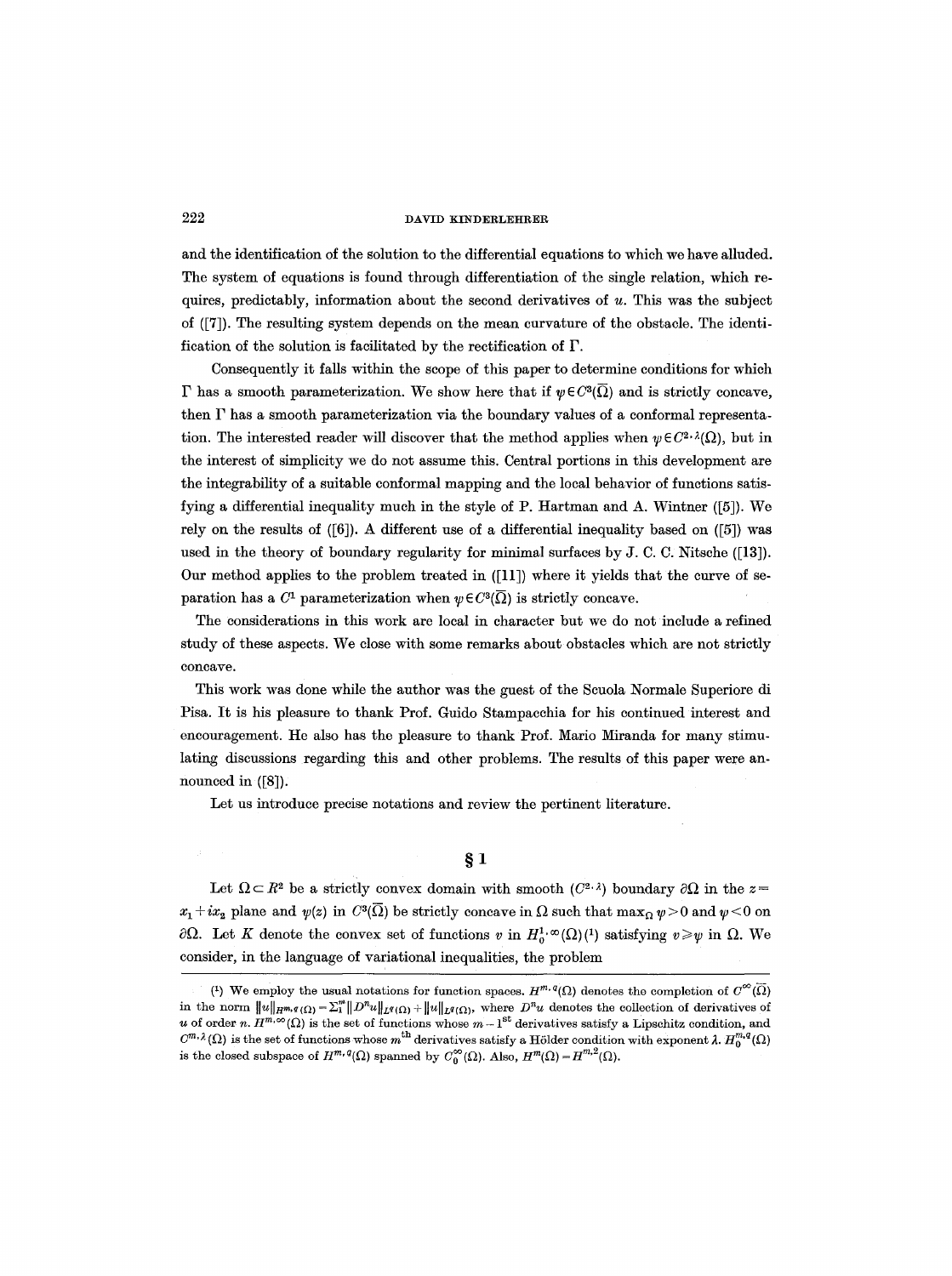HOW A MINIMAL SURFACE LEAVES AN OBSTACLE 223

$$
u \in K: \int_{\Omega} \frac{D_j u}{\sqrt{1+|Du|^2}} D_j(v-u) dx \geq 0 \quad v \in K,
$$
\n(1.1)

 $D_j f = \partial f/\partial x_j = f_{x_i}$  and  $Df = f_x = (f_{x_i}, f_{x_i})$ . Such u is shown to exist in the work of H. Lewy and G. Stampacchia ([12]) and also in the work of M. Giaquinta and L. Pepe ([4]). They prove, furthermore, that

$$
u \in H^{2,q}(\Omega) \cap C^{1,\lambda}(\Omega) \quad \text{for every} \quad q, \lambda, 1 \leq q < \infty \quad \text{and} \quad 0 < \lambda < 1.
$$

The coincidence set of the solution is the closed set  $I = \{z \in \Omega : u(z) = \psi(z)\}\$  in whose complement  $\Omega - I = \omega$ , we observe

$$
D_j\left(\frac{D_j u}{\sqrt{1+|Du|^2}}\right)=0 \quad in \ \omega. \tag{1.2}
$$

It is known that  $I$  is a closed Jordan domain (Theorem 3, [6]). The gradient of the solution, which for convenience we write in the complex form  $f=u_{x_1}-iu_{x_2}$ , is a homeomorphism of  $\bar{\omega}$  onto a domain contained in  $f^*(I)$ , where  $f^* = \psi_{x_1} - i\psi_{x_2}$  is a homeomorphism of  $\Omega$  because  $\psi$  is strictly concave (Theorem 2, Corollary 1.3 [6]). Note that  $f=f^*$  in I because  $u \in C^1(\Omega)$ . Consequently, the mapping  $T_0(z) = (f^{*-1} \circ f)(z)$  is a homeomorphism of  $\bar{\omega}$  onto its image in I such that  $T_0(z) = z$  for  $z \in \partial I$ .

In addition,  $u \in H^{2,\infty}(\Omega)$  and the Gauss curvature  $K = (1 + |Du|^2)^{-2} \{D_{11}uD_{22}u - (D_{12}u)^2\}$ satisfies  $K \leq -c < 0$  in  $\omega$  for a positive c (Theorem 4 [7]). This fact about the Gauss curvature we shall not use. It is evident that  $T_0$  is a Lipschitz mapping.

We restate this information in terms of the two dimensional surfaces in  $R<sup>3</sup>$  defined by the solution and the obstacle. We denote by

$$
\Sigma = \{x \in R^3 : x_3 = u(z), z \in \Omega\},\
$$

the minimal surface by  $S = \{x \in \mathbb{R}^3 : x_3 = u(z), z \in \omega\},\$ 

and the concave surface determined by the obstacle

$$
M = \{x \in R^3 : x_3 = \psi(z), z \in \Omega\}.
$$

We refer to  $M_I = M \cap \Sigma$  as the set of coincidence in space, or simply the set of coincidence. As a subset of M,  $M_1$  has a boundary  $\Gamma = \{x \in \mathbb{R}^3 : x_3 = u(z) = \psi(z), z \in \partial I\}$ , a Jordan curve which we have agreed to call the curve of separation. We extend  $T_0$  to a homeomorphism from  $\bar{S}$  to its image in  $M_I \subset M$  by the formula  $T(x) = (T_0(z), \psi(T_0(z))$ . Observe that  $T(x) = x$  for  $x \in \Gamma$ . That  $f=u_{x_1}-iu_{x_2}$  is one to one implies that the normal mapping  $z\rightarrow (1/W)$  ( $-D_1u, -D_2u, 1$ ),  $W = \sqrt{1 + |Du|^2}$ , is also one to one, a statement independent of the choice of coordinates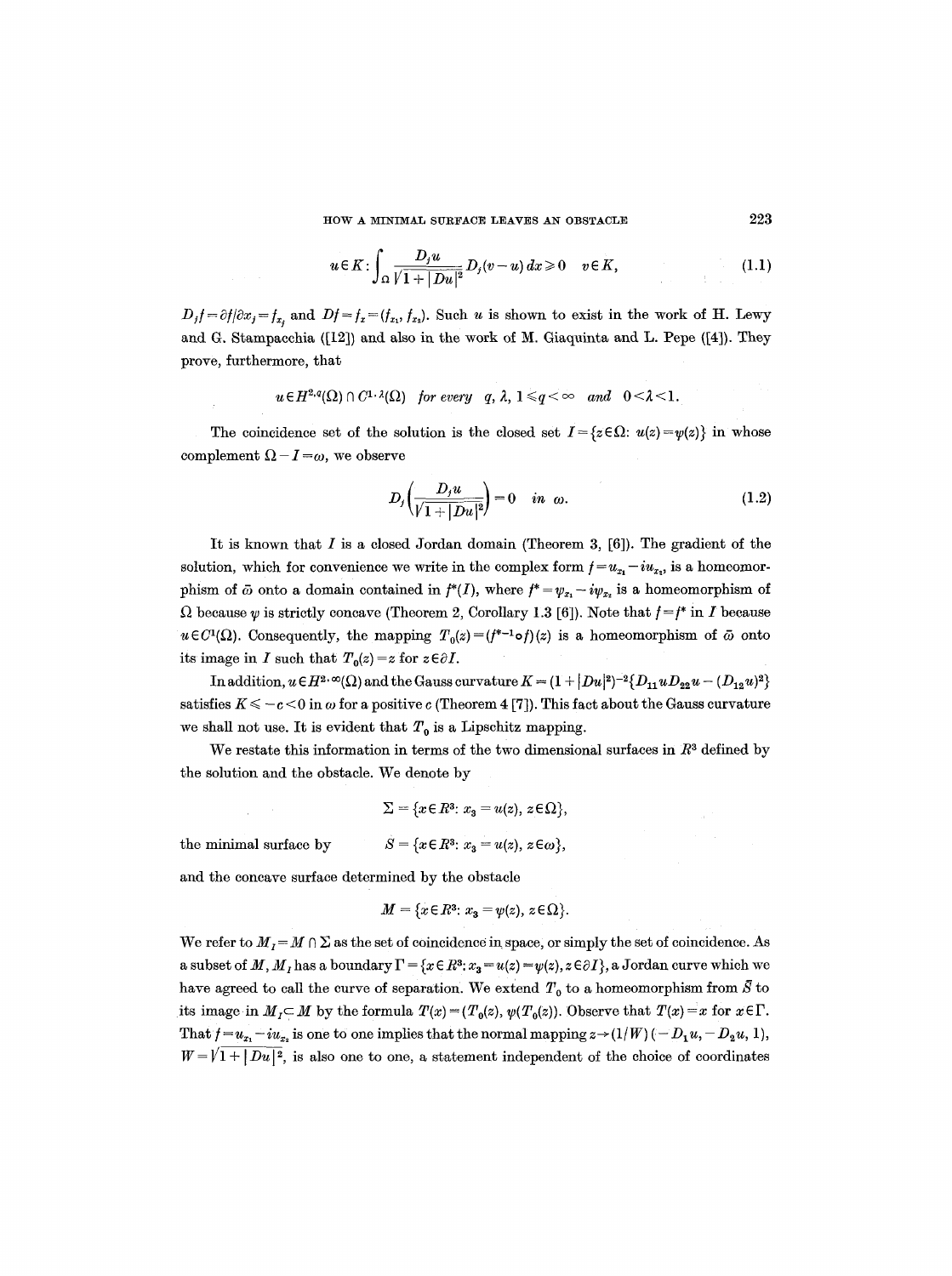in  $R^3$ . A corresponding statement is valid for  $f={\psi}_{x_1}-i{\psi}_{x_2}$ . Hence, independent of coordinates, it may always be said that the spherical image of  $S$  is contained in the spherical image of  $M<sub>I</sub>$ .

**w** 

In this section we discuss some properties of the uniformization of the solution surface  $\Sigma$ . For the existence and basic properties of the uniformization we refer to ([1]), [3]). At a fixed  $0 \in \Gamma$ , we choose coordinates  $(X_1, X_2, X_3)$  in  $R^3$  such that  $0=(0, 0, 0)$  and  $X_3=0$ is the tangent plane to  $\Sigma$  and  $M$  at 0. A uniformization (conformal representation) of the  $C^{1,\lambda}$  surface  $\Sigma$  is a 1:1 mapping

$$
X: D \rightarrow \Sigma \subset R^3, D = \{ \zeta = \xi_1 + i \xi_2 : |\zeta| < 1 \}
$$
\n
$$
X(0) = 0
$$

with the properties, called isothermal relations, that

$$
0 < (X_{\xi_1})^2 = (X_{\xi_2})^2 \quad \text{and} \quad X_{\xi_1} X_{\xi_2} = 0, \quad \zeta \in D \tag{2.1}
$$

Also,  $X \in C^{1} \cdot \lambda(D)$ . Let us write  $X(\zeta) = (X_1(\zeta), X_2(\zeta), X_3(\zeta))$ .

Our purposes require such a representation at each  $P \in \Gamma$ . We choose new coordinates  $X_P = (x'_1, x'_2, x'_3)$  with origin at  $P \in \Gamma$  and  $x'_3 = 0$  the tangent plane to M and  $\Sigma$  at P. We assume that the change of basis  $A<sub>P</sub> = (a<sub>k</sub> (P))$ , defined so that

$$
X_P = A_P(X - P),\tag{2.2}
$$

depends continuously on  $P \in \Gamma$ . The conformal representation of  $\Sigma$ 

$$
X_P(\zeta)=(x_1'(\zeta), x_2'(\zeta), x_3'(\zeta))=A_P(X(\zeta)-P), P=X(\zeta_P),
$$

has a 1:1 projection onto  $x'_3=0$  for  $|\zeta-\zeta_P|$  sufficiently small, indeed, we may say in  $B_{\delta}(\zeta_{P})=\{\zeta: |\zeta-\zeta_{P}|<\delta\}$  with  $\delta>0$  independent of P by the continuity of  $A_{P}$ . We denote this projection in complex form by

$$
z' = \phi_P(\zeta) = x_1'(\zeta) + ix_2'(\zeta) \quad \zeta \in B_{\delta}(\zeta_P)
$$

The function  $\phi_P$  and its inverse  $\phi_P^{-1}$  are  $C^{1,\lambda}$  functions in  $B_{\delta}(\zeta_P)$  and  $\phi_P(B_{\delta}(\zeta_P))$  respectively. Near  $z' = 0$ , a portion of  $\Sigma$  may be represented non parametrically by the  $C^{1, \lambda}$  function

$$
u_P(z') = x'_3(\phi_P^{-1}(z'))
$$

which is a solution to the minimal surface equation (1.2) in  $\{z' = x'_1 + ix'_2 : (x'_1, x'_2, u_P(z')) \in S\}$ .

That  $X_P(\zeta)$  is a conformal representation of  $\Sigma$  implies that  $\phi_P^{-1}$  satisfies the Beltrami equation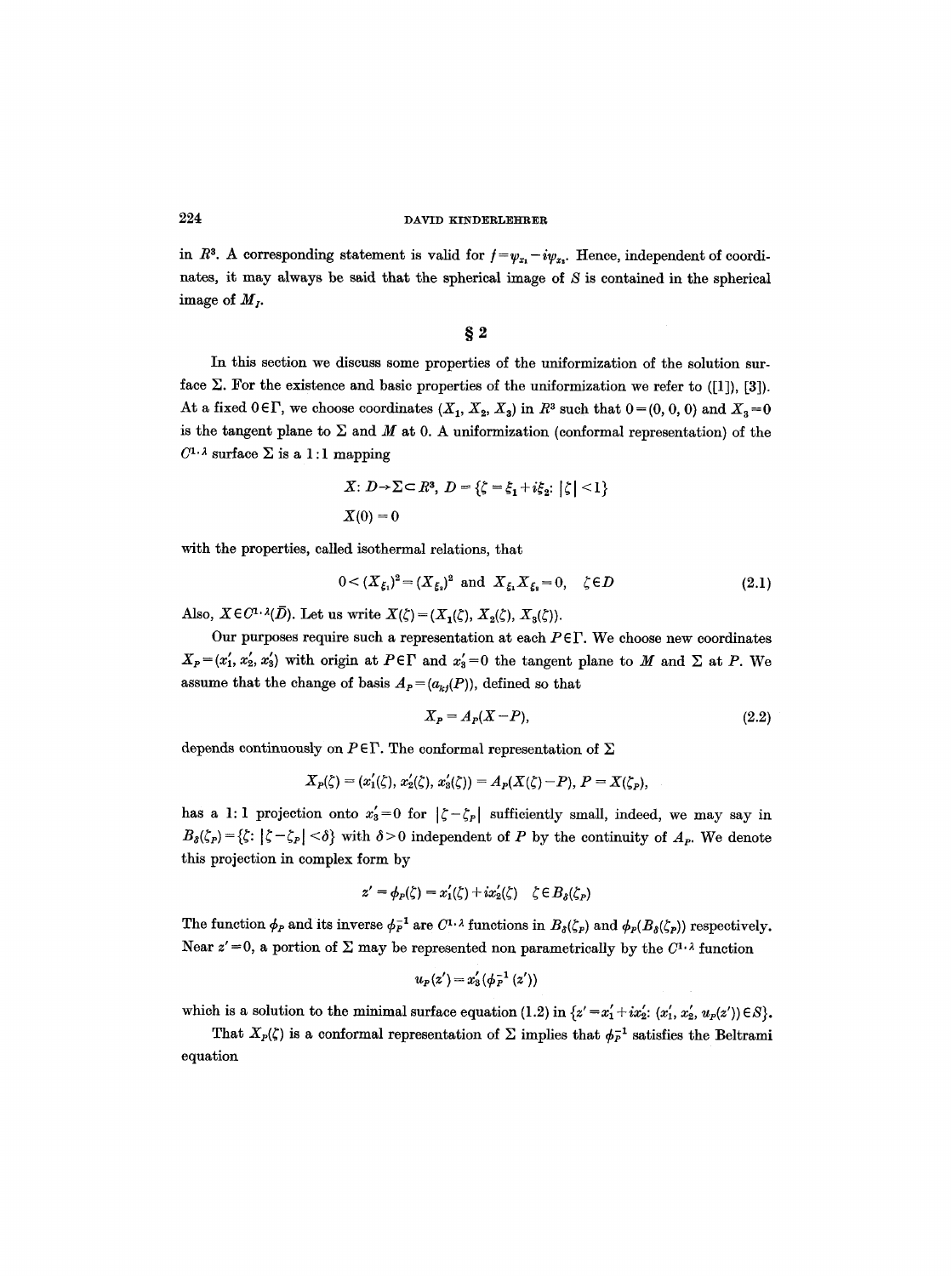HOW A MINIMAL SURFACE LEAVES AN OBSTACLE  $225$ 

$$
\frac{\partial}{\partial \bar{z}} \phi_P^{-1} = \mu_P \frac{\partial}{\partial z} \phi_P^{-1}, \quad \mu_P = \left(\frac{D_1 u_P + i D_2 u_P}{1 + W}\right)^2, \quad W = \sqrt{1 + |Du_P|^2}, \tag{2.3}
$$

where  $D_j = \partial/\partial x'_j$  and  $|z'|$  is sufficiently small. By the chain rule, therefore,

$$
\frac{\partial}{\partial \zeta} \phi_P = \tau \mu_P \frac{\partial}{\partial \zeta} \phi_P \quad \text{in} \quad B_\delta(\zeta_P) \quad \text{where} \quad |\tau| = 1. \tag{2.4}
$$

More precisely

$$
\tau(\zeta) = -\frac{\partial}{\partial z} \phi_P^{-1} / \left( \frac{\overline{\partial}}{\partial z} \phi_P^{-1} \right)
$$

evaluated at  $\phi_P(\zeta)$ .

In this study a useful role is fulfilled by the Gauss mapping of the surface

$$
g_P(\zeta) = \frac{D_1 u_P - i D_2 u_P}{1 + \sqrt{1 + |Du_P|^2}} \bigg|_{z = \varphi_P(\zeta)} \qquad \zeta \in B_{\delta}(\zeta_P), \tag{2.5}
$$

which has a geometric interpretation: it is the negative complex conjugate of the stereographic projection of the normal vector to  $\Sigma$  onto an equatorial plane from the south pole. Indeed, let us state as a lemma the well known properties of this and some related functions.

LEMMA 2.1. Let X:  $B \rightarrow R^3$ ,  $B = \{|\zeta| < 1\}$  be a conformal representation of a minimal *surface which admits a non parametric representation as a function of*  $z = x_1 + ix_2$ 

$$
x_3 = u(z), z \in G, G \text{ a domain},
$$

*the mapping*  $\zeta \rightarrow z(\zeta)$  assumed to be 1 : 1. Let  $p_j(\zeta) = D_j u(z)$ ,  $j = 1, 2$ , and  $f'_k(\zeta) = x_{k \xi_1}(\zeta) - i x_{k \xi_2}(\zeta)$ ,  $k=1, 2, 3$ . Then the functions

$$
g_1(\zeta) = \frac{W}{(1+W)^2} \left\{ 1 + \frac{1+p_2^2}{W} + i \frac{p_1 p_2}{W} \right\}, \qquad W = \sqrt{1+|p|^2},
$$
  
\n
$$
g_2(\zeta) = \frac{-W}{(1+W)^2} \left\{ \frac{p_1 p_2}{W} + i \left( 1 + \frac{1+p_1^2}{W} \right) \right\},
$$
  
\n
$$
g_3(\zeta) = g(\zeta) = \frac{p_1 - ip_2}{1+W} \tag{2.6}
$$

 $\hat{\mathcal{L}}$ 

are holomorphic functions of  $\zeta$  in B and satisfy the relations

$$
g_1^2 + g_2^2 + g_3^2 = 0
$$
  
\n
$$
g_1 = \frac{1}{2}(1 - g^2)
$$
  
\n
$$
g_2 = \frac{1}{2i}(1 + g^2)
$$
  
\nand  
\n
$$
f_1' : f_2' : f_3' = g_1 : g_2 : g_3
$$

 $\sim$   $\sim$ 

 $\hat{A}$ 

15 -- 732905 *Acta mathematica* 130. Imprim6 le 14 Mai 1973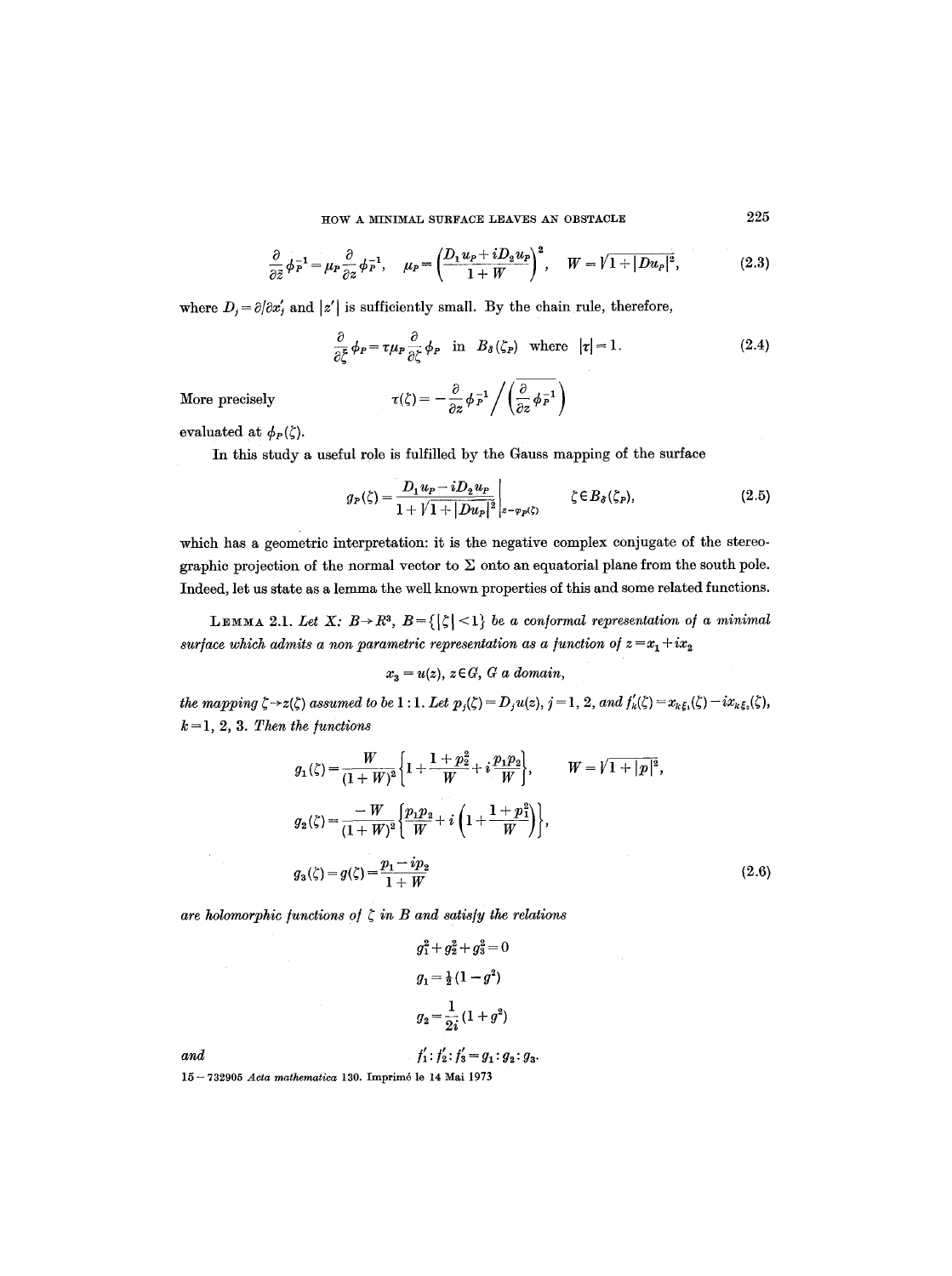We briefly indicate a proof (cf. Radò [15] or Nitsche [14]). In a neighborhood of any  $z^{\circ} \in G$ , define  $y(z) = y_1 + iy_2$  by integration of the differentials

$$
\begin{array}{l} \displaystyle dy_1=\left(1+\frac{1+(D_1u)^2}{W}\right)dx_1+\frac{D_1u\,D_2u}{W}\,dx_2, \\[1.5ex] \displaystyle dy_2=\frac{D_1u\,D_2u}{W}\,dx_1+\left(1+\frac{1+(D_2u)^2}{W}\right)dx_2, \quad W(z)=\sqrt{1+|Du|^2}, \end{array}
$$

which are path independent and 1:1 in a neighborhood of  $z^{\circ}$  since u is a solution of (1.2). We express  $\tilde{X}(y) = X(\zeta) = (x_1(y), x_2(y), x_3(y))$  and compute that  $(\partial x_i/\partial y_1) - i (\partial x_i/\partial y_2) = g_i(\zeta(y)),$ i.e., are represented by the formulas (2.6). Since  $\Sigma((\partial x_i/\partial y_i) - i (\partial x_i/\partial y_i))^2 = 0$ ,  $\tilde{X}(y)$  is a conformal representation of the surface. Since the surface is minimal  $\Delta \tilde{\mathbf{X}}(y)=0$ , so that  $(\partial x_j/\partial y_1) - i(\partial x_j/\partial y_2)$  are holomorphic functions of  $y = y_1 + iy_2$ . However, any two conformal representations are related by a conformal mapping, that is, there exists a holomorphic  $h(\zeta)$  such that  $y = h(\zeta)$ . The proportion follows except at points where  $f'_3 = 0$ . We interpret it to mean  $f'_1$ :  $f'_2 = g_1$ :  $g_2$  at these points. Note that vanishing of any two  $f'_j$  at a point, and hence the vanishing of all three, violates the assumption that  $z(\zeta)$  be 1: 1. The fact that  $\partial y/\partial \zeta = 0$  may also be verified directly using (2.3), (2.4).

LEMMA 2.2. The family  $(g_p: P \in \Gamma)$  defined by (2.5) is uniformly bounded and uniformly *Lipschitz continuous in*  $\bar{D}$  and each  $g_p$ ,  $P \in \Gamma$ , *is holomorphic in*  $D_s = X^{-1}(S)$ .

*Proof:* This demonstration is a simple argument using that  $u \in H^{2,\infty}(\Omega)$ , [7], and that  $\Sigma$  admits a non-parametric representation. Given  $\nu_P(\zeta)=(\nu'_1, \nu'_2, \nu'_3)$  the normal vector to  $\Sigma$  at the point  $X_P(\zeta)$  in the coordinates (2.2),

$$
g_P(\zeta) = -\frac{v_1' - i v_2'}{1 + v_3'}.
$$
 (2.7)

In as much as  $-v'_3 = \langle A_p v, (0, 0, -1) \rangle$ , where v is the normal vector at  $X_p(\zeta)$  in the (original) coordinates at 0 and  $\langle , \rangle$  the scalar product, to show that  $g_P(\zeta)$  is bounded it suffices to prove that

 $\sup \{\langle A_P v, (0, 0, -1)\rangle : v \text{ normal to } \Sigma, P \in \Gamma\} \leqslant \cos 2\tau,$ 

for a  $\tau$ ,  $0 \leq \tau \leq (\pi/4)$ , independent of P. On the other hand, the spherical image of  $\Sigma$  is contained in that of  $M_I$ , so the supremum may be taken over  $\nu$  normal to  $M$ . This would show also that the bound for  $g_p$  depends only on the obstacle. Now since M has a non-parametric representation  $x_3 = \psi(z)$ , cf. § 1, the angle between the normal at any point and (0, 0, 1) is less than  $(\pi/2)-\tau$  for some  $\tau > 0$ . Therefore the maximum angle between any two nor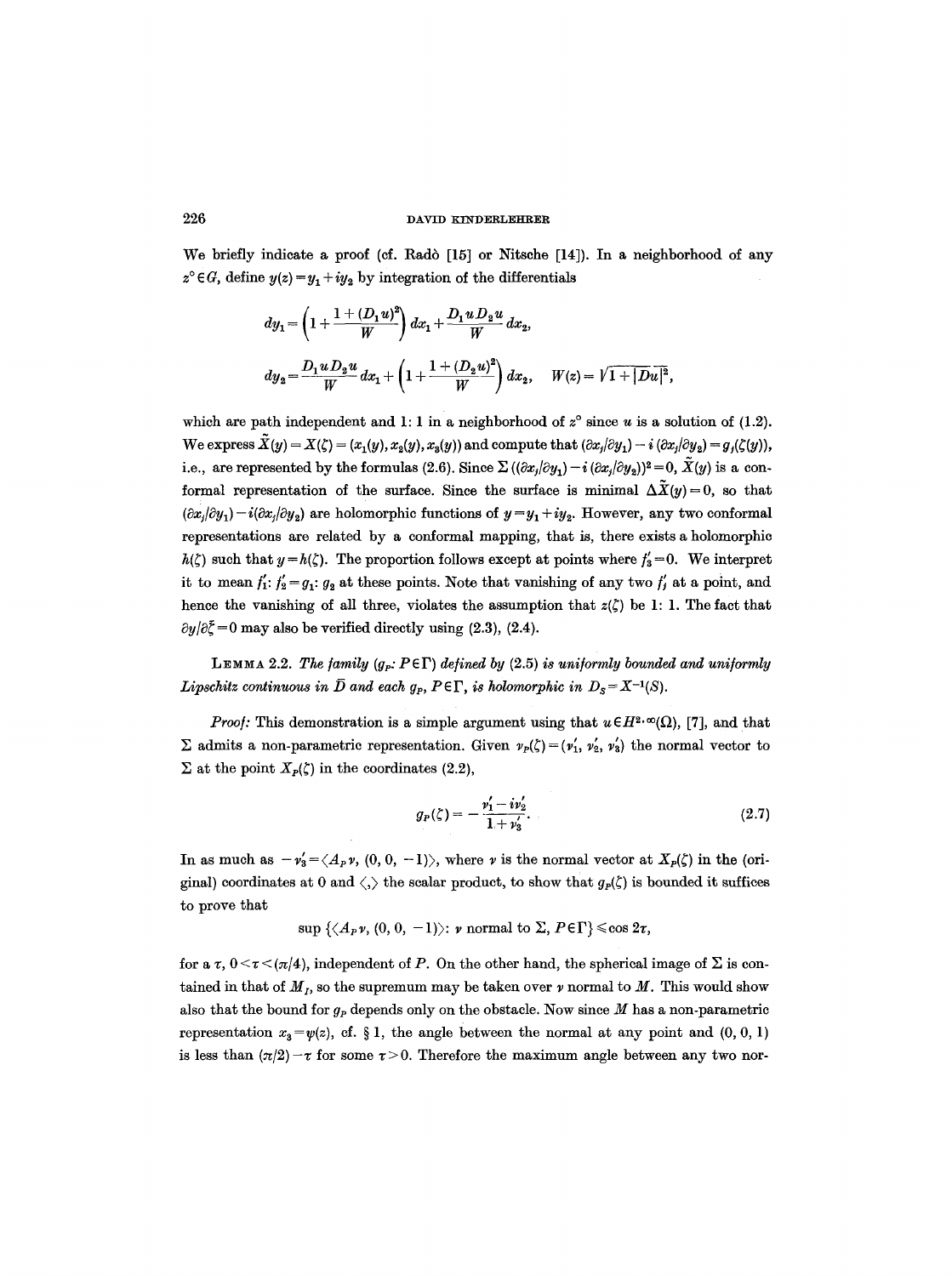mal vectors is  $\pi-2\tau$ . The orthogonal transformation  $A_P$  maps the normal to M at P into  $(0, 0, 1)$  and hence the angle between  $\nu_{p}(\zeta) = A_{p}\nu(\zeta), \zeta \in D$ , and  $(0, 0, 1)$  is less than  $\pi - 2\tau$ . Therefore  $\nu_{p}(\zeta)$  makes an angle of at least  $2\tau$  with  $(0, 0, -1)$ . In other words,

$$
\sup \left\{ \langle A_{P} \nu, (0, 0, -1) \rangle : \nu \text{ normal to } M, P \in \Gamma \right\} \leq \cos 2\tau \tag{2.8}
$$

In particular,  $||g_P||_{L^{\infty}(D)} \leq (1 - \cos 2\tau)^{-1}$ .

Writing the original non-parametric representation of  $\Sigma$  in terms of the conformal representation at 0,

$$
(x_1, x_2, u(z)) = A'(X(\zeta) - X_0), X_0 \in R^3,
$$

A' an orthogonal matrix, we deduce that  $x_1, x_2 \in C^{1, \lambda}(D)$  for some  $\lambda > 0$ . Since  $u \in H^{2, \infty}(D)$ , the components of  $v = (1/W)(-D_1u, -D_2u, 1)$  are Lipschitz functions of  $\zeta \in D$ . Furthermore  $v_p(\zeta)$  may be written  $v_p(\zeta) = A_p{}^t A' \nu$  from which we deduce that  $v_p(\zeta)$  is a triple of Lipschitz functions in  $\zeta$  with derivatives bounded independently of P. Now by (2.7) and (2.8), we compute that

$$
\frac{\partial g_P}{\partial \xi_j} = (1 + v_3')^{-2} \left( (1 + v_3') \left( \frac{\partial v_1'}{\partial \xi_j} - i \frac{\partial v_2'}{\partial \xi_j} \right) - (v_1' - iv_2') \frac{\partial v_3'}{\partial \xi_j} \right)
$$

$$
\left| \frac{\partial g_P}{\partial \xi_j} \right| \leq 2(1 - \cos 2\tau)^{-2} \left( \sum_{i=1}^3 \left( \frac{\partial v_k'}{\partial \xi_j} \right)^2 \right)^{\frac{1}{2}} \leq \text{const.}, \quad (j = 1, 2, \dots)
$$

for a constant independent of  $P \in \Gamma$ . Q.E.D.

We combine the result of Lemma 2.2 with some of the earlier discussion.

**LEMMA** 2.3. *Given*  $\eta > 0$ , *there exists an*  $\alpha > 0$  *independent of*  $P \in \Gamma$  *such that*  $\phi_P$  *is a* 1:1 *mapping of*  $B_{2\alpha}(\zeta_p) = {\zeta : |\zeta - \zeta_p|} < 2\alpha$  *onto a z'* =  $x'_1 + ix'_2$  *plane which satisfies* 

 $\|\phi_P\|_{L^{\infty}(B_{2\alpha}(\zeta_p))} < \eta \text{ and } \|g_P\|_{L^{\infty}(B_{2\alpha}(\zeta_p))} < 2\alpha \|Dg_P\|_{L^{\infty}(B_{2\alpha}(\zeta_p))} < \eta.$ 

*Furthermore*  $\phi_P$  satisfies (2.4) in  $B_{2a}(\zeta_P)$  and  $\phi_P^{-1}$  satisfies (2.3) in  $\phi_P(B_{2a}(\zeta_P)).$ 

Evidently,  $\mu_p(\zeta) = g_p(\zeta)^2$  and  $g_p(\zeta_p) = 0$  which leads to the inequality

$$
|\mu_P(\zeta)| \leq C |\zeta - \zeta_P|^2, \quad \zeta \in B_{2\alpha}(\zeta_P), \quad \text{wite } C \text{ independent of } P,
$$
 (2.9)

a fact of great importance in the sequel. Also it will be useful to recall that  $|(\partial \phi_0/\partial \zeta)(\zeta)| > 0$ for  $\zeta \in D$  ([3]) and by virtue of this  $| \langle \partial \partial z' \rangle \phi_P^{-1}(z') |$  is bounded for  $z' \in B_0(0)$ , some  $\rho > 0$ , independently of  $P$  for  $P$  near  $0$ .

We wish to consider the behavior of the obstacle. In a neighborhood of each  $P \in \Gamma$ ,  $M$  has a non-parametric representation in terms of orthogonal projection onto the tangent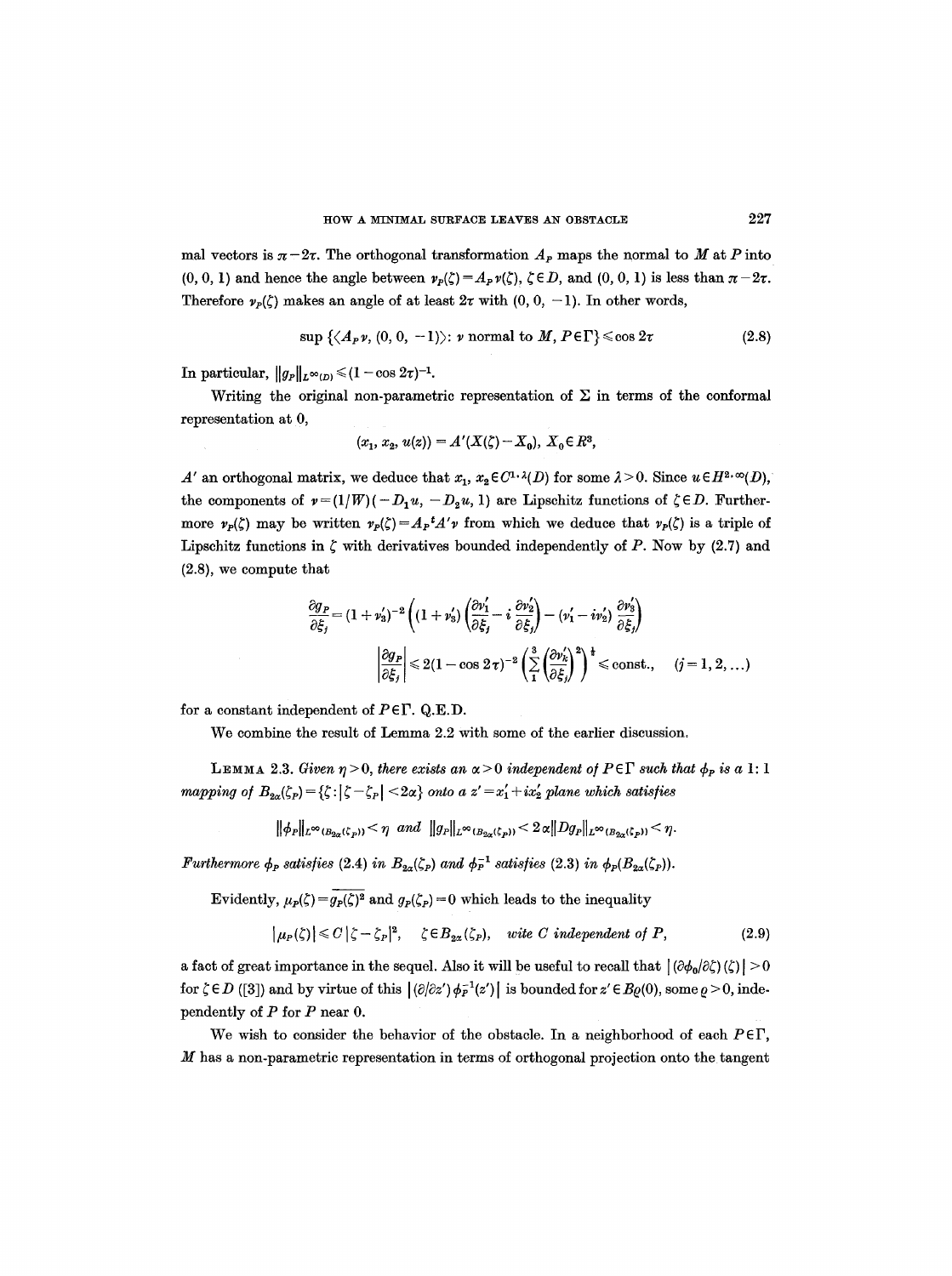plane at P. As before, let us denote by  $X_P = (x'_1, x'_2, x'_3)$  a point written in terms of the coordinates at P with  $x'_3 = 0$  the tangent plane to M and  $\Sigma$  at P, that is,

$$
X_P = A_P(X - P)
$$

and consider the non-parametric representation

$$
x'_3 = \psi_P(z'), \ z' = x'_1 + ix'_2, \ |z'| < \delta, \ \delta \text{ small.}
$$

In this neighborhood of  $z'=0$ , the homeomorphism T induces a homeomorphism of  $\{|z'| \leq \delta, X_p \in \overline{S}\}\$  by  $z' \to pr$  *T(X<sub>p</sub>)*, with pr denoting projection onto the z' plane. This mapping may also be described by the composition

$$
z' \rightarrow \frac{D_1 u_P - i D_2 u_P}{1 + \sqrt{1 + |D u_P|^2}} = t \rightarrow F_P^{-1}(t, t),
$$
  

$$
F_P(z, \bar{z}) = \frac{D_1 \psi_P \left(\frac{z + \bar{z}}{2}, \frac{z - \bar{z}}{2i}\right) - i D_2 \psi_P \left(\frac{z + \bar{z}}{2}, \frac{z - \bar{z}}{2i}\right)}{1 + \sqrt{1 + |D \psi_P|^2}}.
$$
(2.10)

The function  $F_p$  contains geometric information about  $M$ . To begin we note that the mean curvature  $H(P)$  and the Gauss curvature  $\varkappa(P)$  of M at P are given by half the trace and the determinant, respectively, of

$$
b_P = \begin{pmatrix} D_{11} & \psi_P & D_{12} & \psi_P \\ D_{12} & \psi_P & D_{22} & \psi_P \end{pmatrix}, D_{ij} \psi_P = D_{ij} \psi_P(0,0).
$$

The strict concavity of M implies the existence of constants  $\varkappa_0$  and  $H_0$  such that

 $\varkappa(P) \geqslant \varkappa_0>0$  and  $H(P) \leqslant H_0<0, P \in M$ .

On the other hand,

$$
\frac{\partial}{\partial \tilde{z}'} F_P|_{z'=\tilde{z}'=0} = \frac{1}{4} \Delta \psi_P|_{z'=\tilde{z}'=0} = \frac{1}{2} H(P)
$$
  

$$
\frac{\partial}{\partial z'} F_P|_{z'=\tilde{z}'=0} = \frac{1}{4} (D_{11} \psi_P - D_{22} \psi_P) - \frac{i}{2} D_{12} \psi_P|_{z'=\tilde{z}'=0},
$$
  
where  

$$
D_{ij} = \frac{\partial^2}{\partial x'_i \partial x'_j} \quad \text{and} \quad \Delta = \sum D_{jj}.
$$

Consequently, 
$$
4\left|\frac{\partial}{\partial z'}F_P(0,0)\right|^2 \leq H(P)^2 - \varkappa_0 = 4\left|\frac{\partial}{\partial \bar{z}'}F_P(0,0)\right|^2 - \varkappa_0.
$$

By the continuity of  $A<sub>p</sub>$  and the  $C<sup>3</sup>$  character of  $\psi$  we conclude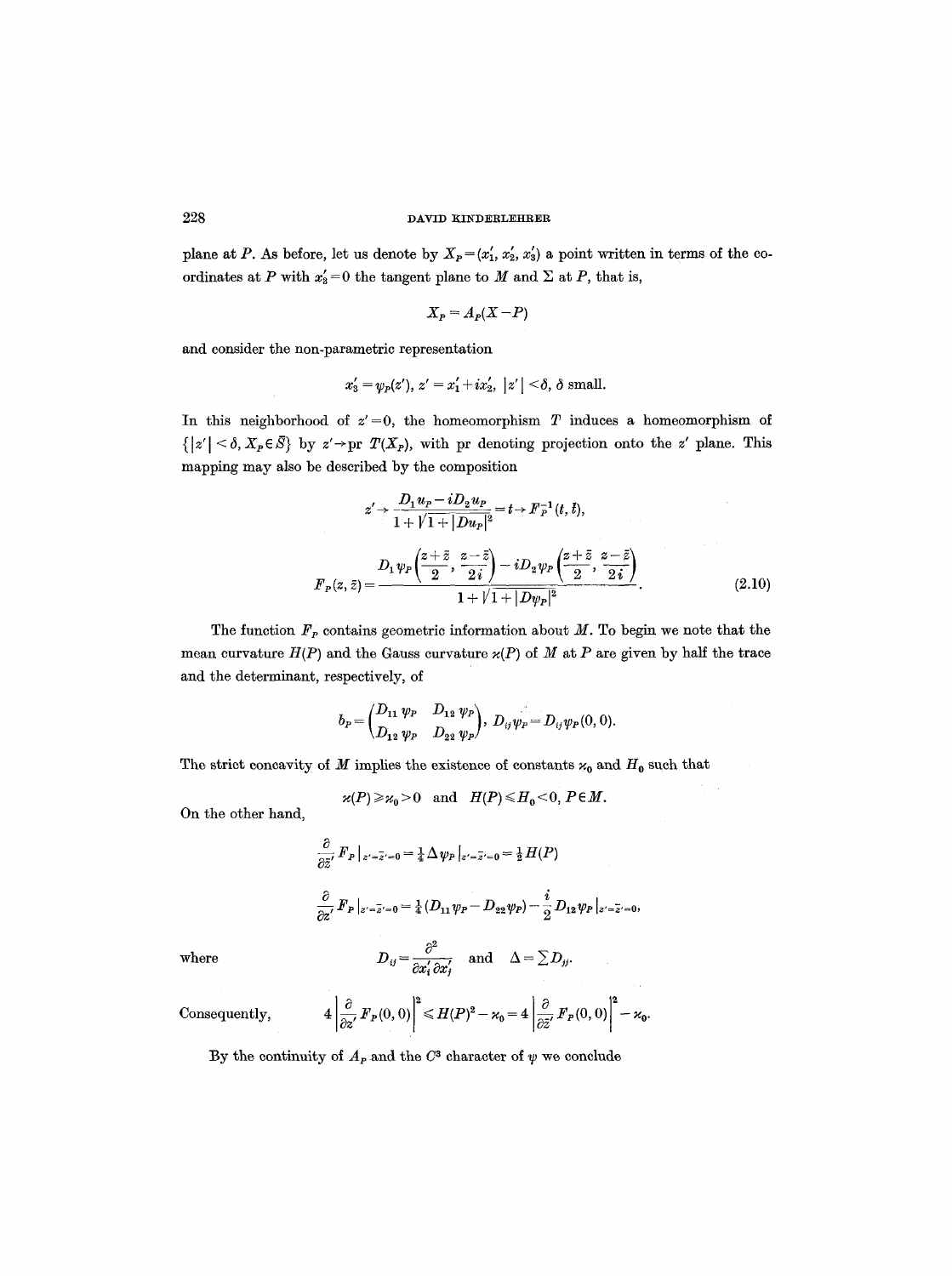LEMMA 2.4. *There exists an*  $\eta > 0$  *and C > 0 independent of PEF such that*  $\mathbf{F}_P$  *defined by* (2.10) *satisfies* 

$$
F_P(z,\bar{z}) = \frac{\partial}{\partial \bar{z}} F_P(0,0) \,\bar{z} + \frac{\partial}{\partial z} F_P(0,0) \,z + G_P(z,\bar{z}), |z| < \eta \tag{2.11}
$$

where 
$$
\left|\frac{\partial}{\partial z} F_P(z,\,\bar{z})\right| \frac{\partial}{\partial \bar{z}} F_P(z,\bar{z})\right|^2 \leq 1 - \frac{\varkappa_0}{8H(P)^2} < 1, |z| < \eta,
$$

$$
\left|\frac{\partial}{\partial \bar{z}} F_P(z,\bar{z})\right| \geq -\frac{1}{4} H_0, |z| < \eta,
$$
\n
$$
and \qquad \left|\frac{\partial}{\partial \bar{z}} F_P(0,0)\right| + \left|\frac{\partial}{\partial z} F_P(0,0)\right| + |z|^{-1} \left(\left|\frac{\partial}{\partial \bar{z}} G_P\right| + \left|\frac{\partial}{\partial z} G_P\right|\right) \leq C, |z| < \eta.
$$

In the statement of Lemma 2.4, we have replaced the symbol  $z'$  by  $z$ .

## **w**

In this section we shall demonstrate the differentiability of functions satisfying a certain differential inequality. The proof of the theorem will be familiar to the student of potential theory; we refer to P. Hartman and A. Wintner ([5]) or ([3]) for example.

THEOREM 1. Let  $w \in H^{1,q}(B_R), B_R = \{|z| < R\}$ , for a  $q > 2$  satisfy

$$
|z|^{-\sigma}w_{\overline{z}}(z)\in L^{q}(B_R) \quad \text{for a} \quad \sigma > 0.
$$

*If*  $q\sigma < 2$ *, then* 

$$
|w(z) - w(0)| \leq C(||t^{-\sigma}w_{\bar{t}}||_{L^{q}(B_R)} + \sup_{B_R} |w|) |z|^{1+\sigma - (2/q)} \quad z \in B_R, R' < R,
$$
\n(3.1)

\nwhere  $C = C(R, R', q, \sigma)$ .

*I] qa > 2, then there is a c such that* 

$$
\left|\frac{w(z)-w(0)}{z}-c\right|\leqslant C'(\left\|t^{-\sigma}w_{\tilde{t}}\right\|_{L^{q}(B_R)}+\sup_{B_R}\left|w\right|)\left|z\right|^{\min(1,\,\sigma-(2/q))},\quad z\in B_R,\,R'
$$

$$
_{\it there}
$$

 $\label{eq:4.1} where \qquad \quad |c| \leqslant R^{-2}\|w\|_{L^{\infty}(B_R)} + \frac{1}{\pi}\|z^{-\sigma}w_{\bar z}\|_{L^q(B_R)}R^{\sigma-(2/q)} \ \ and \ \ C'=C'(R,R',q,\sigma).$ 

Notice that  $\sup |w| < \infty$  by Sobelof's Lemma.

*Proof.* We recall the formula of Green in complex form. Let  $g=u+iv$  and  $dz = dx_1 + dy_2$  $idx_2$ . For any  $E \subseteq \overline{E} \subseteq \overline{B_R}$  with  $\partial E$  smooth and  $g \in H^{1,q}(E)$ ,

$$
\int_E g_{\overline{z}} dx_1 dx_2 = -\frac{i}{2} \int_{\partial E} g dz.
$$

In particular, if  $\zeta(t)$  is analytic in a neighborhood of E and  $w \in H^{1,q}(B_R)$  is given as above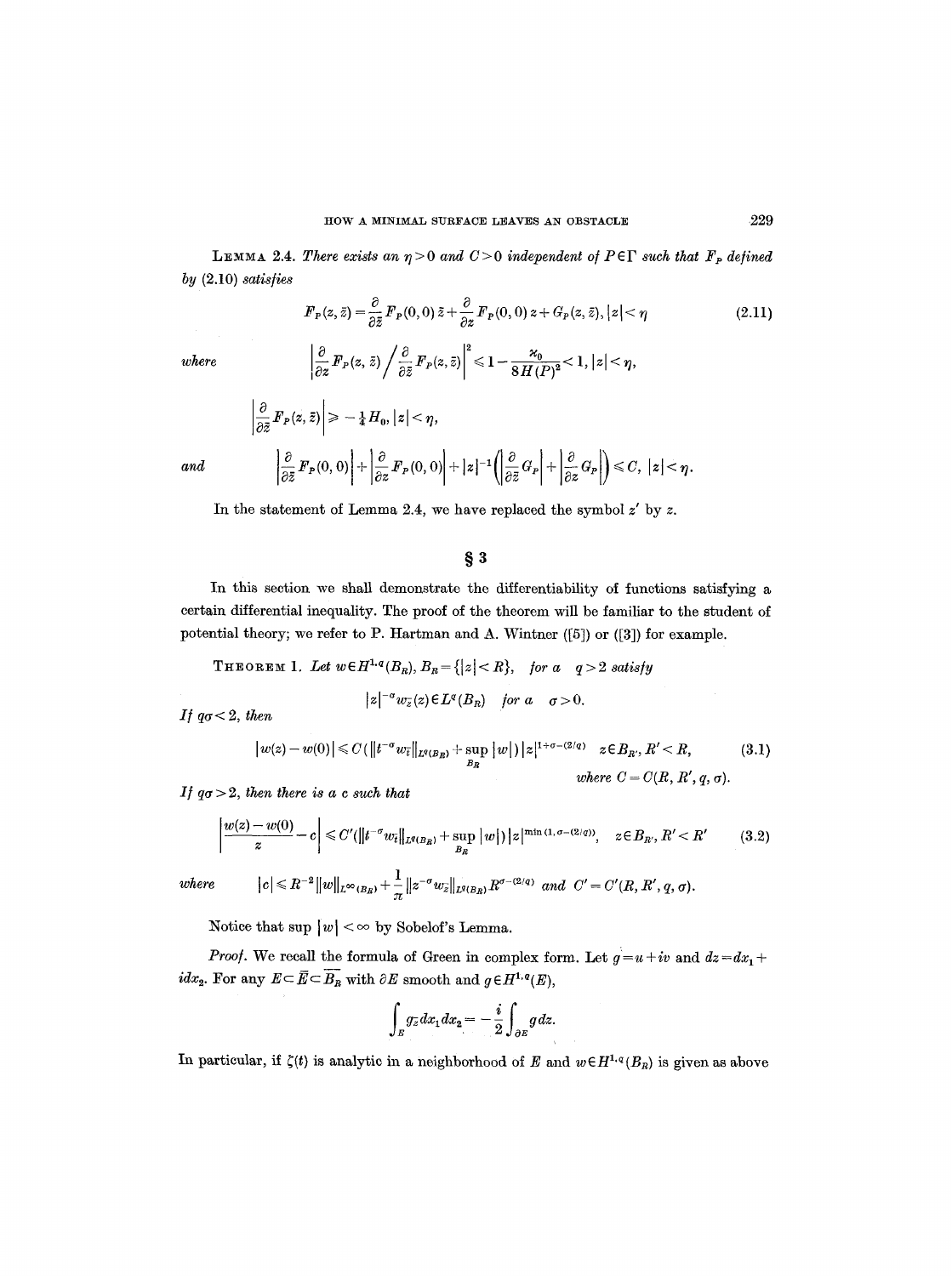$$
\int_E w_{\tilde{t}} \zeta dt_1 dt_2 = -\frac{i}{2} \int_{\partial E} w \zeta dt.
$$

We choose  $\zeta(t) = 1/t(t-z)$  for fixed z and the sets  $E_{\varepsilon} = \{t: |t| > \varepsilon, |t-z| > \varepsilon, |t| < R\}$ . Performing the integration above and passing to the limit as  $\varepsilon$  tends to zero, which exists since  $w \in C^{\circ} \cdot \lambda(\overline{B_R})$ ,  $\lambda = 1 - (2/q)$ , yields the well known formula

$$
\frac{w(z)-w(0)}{z}=\frac{1}{2\pi i}\int_{|t|=R}w\,\zeta\,dt-\frac{1}{\pi}\int_{B_R}w_{\tilde{t}}\,\zeta\,dt_1dt_2,\quad z\neq 0.
$$

The first integral is a holomorphic function of  $z \in B_R$ . We write the second as

$$
I(z)=-\frac{1}{\pi}\int_{B_R}w_{\tilde{t}}\zeta dt_1dt_2=-\frac{1}{\pi}\int_{B_R}w_{\tilde{t}}|t|^{-\sigma}|t|^{\sigma}\zeta dt_1dt_2.
$$

We first assume that  $q\sigma < 2$ . By Hölder's inequality

$$
|I(z)| \leq \frac{1}{\pi} ||t^{-\sigma} w_i||_{L^q(B_R)} \left\{ \int_{B_R} |t|^{p(\sigma-1)} |t-z|^{-p} dt_1 dt_2 \right\}^{\frac{1}{p}} , z \in B_R, z \neq 0,
$$

with  $p^{-1} + q^{-1} = 1$ . The integral on the right may be estimated in a standard way which we indicate for the reader unfamiliar with this theory. Divide the set  $B<sub>R</sub>$  into the three sets  $A_1 = \{ |t-z| < \frac{1}{2} |z| \} \cap B_R, \quad A_2 = \{ t: |t| < \frac{3}{2} |z|, \quad |t-z| > \frac{1}{2} |z| \} \cap B_R, \text{ and } A_3 = B_R - A_1 \cap A_2,$ and set  $I_j = \int_{A_j} |t|^{p(\sigma-1)} |t-z|^{-p} dt_1 dt_2$ . It follows easily from the conditions  $|t| > \frac{1}{2} |z|$  in  $A_1$  and  $|t-z|>\frac{1}{2}|z|$  in  $A_2$  that

$$
I_1+I_2 \le \text{const. } (q,\sigma) |z|^{2-(2-\sigma)p}.
$$

For  $t \in A_3$  we observe that

 $\beta \rightarrow \beta$ 

$$
\left|\frac{t}{t-z}\right| \leqslant \frac{|t|}{|t|-|z|} \leqslant 3.
$$

From this, one computes that

$$
I_3 \leq 2\pi \int_{\frac{3}{2}|z|}^R e^{p(\sigma-1)} \left| \frac{t}{t-z} \right|^p e^{-p+1} d\varrho, \quad \varrho = |t|,
$$
  
=  $2\pi 3^p \int_{\frac{3}{2}|z|}^R e^{1-(2-\sigma)p} d\varrho$   
 $\leq \text{const } (q, \sigma) |z|^{2-(2-\sigma)p}$   $\text{sin}$ 

 $\text{ence } 2 - (2 - \sigma) p < 0, |z| < R' < R.$ 

**Hence**  $(I_1 + I_2 + I_3)^{1/p} <$ const.  $(q, \sigma) |z|^{q-2(1-1/p)} =$ const.  $(q, \sigma) |z|^{q-(2/q)}$ .

The proof when  $q\sigma > 2$ , nearly identical, will be omitted. Q.E.D.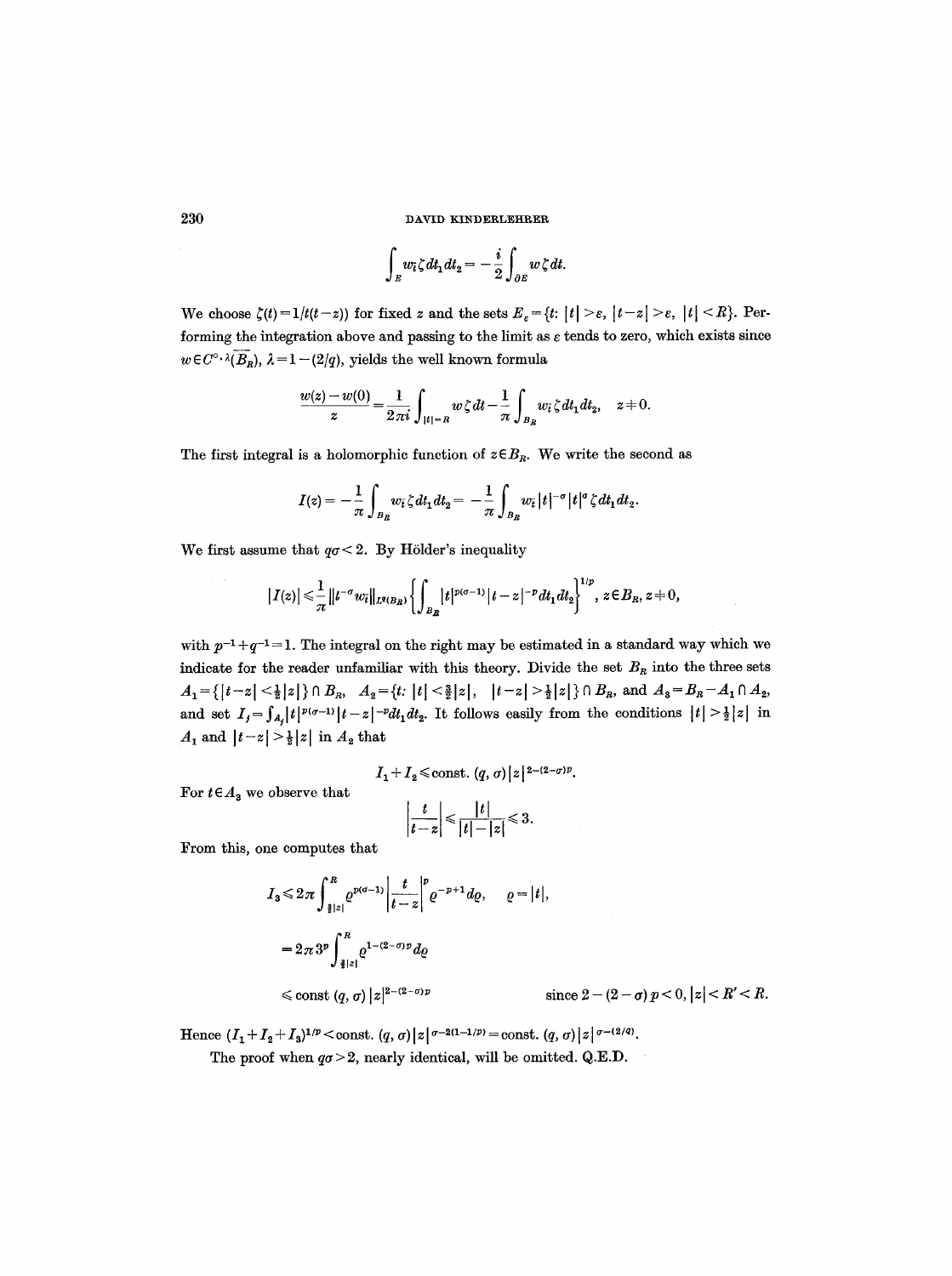### **w**

In this paragraph we show that  $\Gamma = \{x \in \mathbb{R}^3 : x_3 = u(z), z \in \partial I\}$  has a continuously differentiable parameterization. With reference to the notations of  $\S 2$ , we shall actually show that a conformal mapping of  $\{|t| < 1$ , Im  $t > 0\}$  onto  $\{\zeta : |\zeta| < \varepsilon$ ,  $X(\zeta) \in S\}$  has boundary values of class  $C^{1,\tau}$  for a  $\tau > 0$  on Im  $t=0$ ,  $|t| < 1$ . Since the selection of the point 0 was arbitrary and  $\Gamma$  is compact, the result follows. On the other hand, the local character of the proof is clear. An important step in the demonstration is the lemma below for which we require concavity of the obstacle to effect a quasiconformal extension of this conformal mapping. The conclusion will follow from an important fact about such mappings, as we shall show.

**LEMMA 4.1.** *Let*  $\zeta = f_s(t)$ , *for*  $\epsilon > 0$ , *be a conformal mapping of*  $G = \{ |t| < 1, \text{Im } t > 0 \}$ *onto a Jordan domain*  $f_e(G)$  in D such that  $\{|t| < 1$ , Im  $t = 0\}$  is the preimage of  $\gamma \cap \text{cl } f_e(G)$   $\binom{1}{r}$ ,  $\gamma = X^{-1}(\Gamma)$ ,  $f_{\varepsilon}(0) = 0$ , and  $D_S \cap B_{\varepsilon}(0) \subset f_{\varepsilon}(G) \subset D_S \cap B_{2\varepsilon}(0)$ ,  $D_S = X^{-1}(S)$ . Then there exists an *e > 0 such that* 

 $f_{s} \in H^{1,q}(G \cap B_{R}), 0 \leq R \leq 1$ , for some  $q > 2$ .

*Proof.* Note first that  $f_e$  is continuous in  $\overline{G}$  since we have assumed  $f_e(G)$  to be a Jordan domain (Caratheodory [2]). We shall use the homeomorphism T to extend  $f_{\varepsilon}$  as a quasiconformal homeomorphism of  $B_1$  onto a domain in the  $\zeta$  plane. Given  $f = f_{\varepsilon}$ , we define

$$
w(t) = \begin{cases} f(t) & t \in G \\ (X^{-1} \circ T \circ X \circ f) & t \in \{\text{Im } t < 0, |t| < 1\}. \end{cases}
$$

Recalling the formulas  $(2.10)$  and the discussion preceding them, the mapping w may be rewritten when Im  $t < 0$  in terms of  $F_0(p, \bar{p}), p = (D_1u_0 - iD_2u_0)/(1 + W) = g_0(\zeta)$ . The composite mapping has the expression

$$
w(t) = (\phi_0^{-1} \circ F_0^{-1} \circ g_0 \circ f) (t) \qquad \text{Im } t < 0, |t| < 1, \text{ or}
$$
  

$$
w(t) = (F_0 \circ \phi_0)^{-1} \circ (g_0 \circ f) (t) \qquad \text{Im } t < 0, |t| < 1
$$
 (4.1)

It is clear that w is continuous, because  $T|\Gamma$  is the identity mapping, and that  $w \in H^1(B_1)$ . We shall prove the existence of an  $\varepsilon > 0$  and k,  $0 < k < 1$ , such that

$$
\left|\frac{w_i}{w_t}\right| < k \quad \text{a.e. in } B_1. \tag{4.2}
$$

Delaying the proof of (4.2), we note it implies that  $w \in H^{1,q}(B_R)$ , for  $R < 1$  and for some  $q > 2$ 

<sup>(1)</sup> To avoid confusion, we shall use the notation cl  $f(G)$  for the closure of the image  $f(G)$ .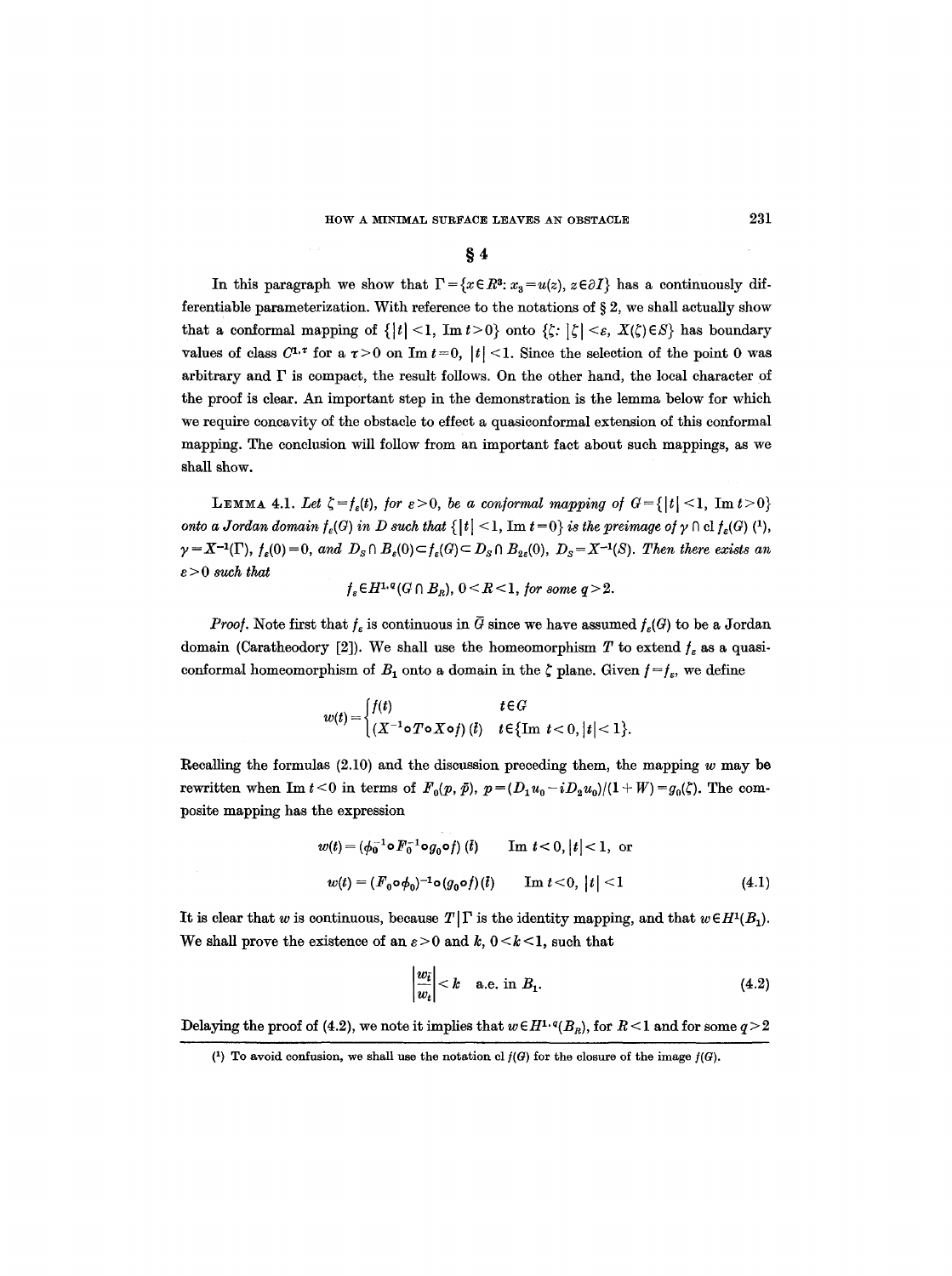which is independent of R. In fact, any quasiconformal homeomorphism of the disc onto itself—that is any homeomorphism of the disc onto itself satisfying (4.2) with  $k < 1$  and in  $H^1(B_1)$ —is in  $H^{1,q}(B_1)$  for a  $q>2$  (cf., eg., [1] p. 276). Since the image of  $B_1$  is not a disc, but some other domain, (4.2) implies only that  $w \in H^{1,q}(B_R)$ ,  $R < 1$ . This statement is verified easily by considering the composition  $h \circ w$ :  $B_1 \rightarrow B_1$ , where  $h$ :  $w(B_1) \rightarrow B_1$  is conformal.

Now we prove (4.2). For any function h, set  $\mu_h = h_z/h_z$  and  $m_h = 1/\mu_h$ , and observe the relations about composite functions which follow from the chain rule.

$$
m_{g \circ h} = \tau \frac{m_g + \overline{\tau \mu_h}}{1 + \tau \mu_h m_g}
$$
 where  $|\tau| = 1$ , and  $|m_{h-1}| = |m_h|$ .

Consider t in  $\{\text{Im }t < 0, |t| < 1\}$ . By (4.1), since  $(g_0 f)(i)$  is an antianalytic function of t, a simple computation yields that

$$
|\mu_w|=|m_{(F_0\circ\phi_0)^{-1}}|.
$$

Hence from the formulas above

$$
|\mu_w| = |m_{F_0 \circ \phi_0}| = \left| \frac{m_{F_0} + \tau \mu_0}{1 + \tau \mu_0 m_{F_0}} \right|,
$$

where  $|\tau|=1$  and  $\mu_0$  is defined by (2.3). By Lemma 2.3, 2.4, we may choose  $|\zeta| < \varepsilon$  with  $\varepsilon > 0$  so small that

$$
\big|\, m_{F_0} \big| = \bigg| \frac{\partial F_0}{\partial z} \bigg/ \frac{\partial F_0}{\partial \bar{z}} \bigg| < k' < 1
$$

and  $|\mu_0|$ , recalling (2.9), so small that  $|\mu_w| < k < 1$ , for a  $k \geq k'$ , in {Im  $t < 0$ ,  $|t| < 1$ }. For  $t \in G$ ,  $\mu_w = 0$ . Hence (4.2) is satisfied. Q.E.D.

As a remark we notice that only the continuity of the derivatives of  $F_0$  was used in the proof. Hence, since quasiconformal mappings preserve null sets, the area of  $\gamma$ , and hence of  $\Gamma$ , is zero also when the obstacle  $\psi \in C^2(\overline{\Omega})$ .

THEOREM 2. Let  $\zeta = f_s(t)$  be a conformal mapping of  $G = \{ |t| < 1, \text{Im } t > 0 \}$  onto a Jor*dan domain*  $f_s(G)$  in D such that  $\{|t| < 1$ , Im  $t = 0\}$  is the preimage of  $\gamma \cap \text{cl } f_s(G)$ ,  $\gamma = X^{-1}(\Gamma)$ ,  $f_{\varepsilon}(0) = 0$ , and  $D_{\varepsilon} \cap B_{\varepsilon}(0) \subset f_{\varepsilon}(G) \subset D_{\varepsilon} \cap B_{2\varepsilon}(0)$ ,  $D_{\varepsilon} = X^{-1}(S)$ . Then there exists an  $\varepsilon > 0$  such *that* 

$$
f_{\varepsilon} \in C^1(\overline{G} \cap B_R)
$$
 for each  $R < 1$ .

To each point  $t_p$ ,  $-1 \lt t_p \lt 1$ , (1) we shall associate a function  $w = w_p \in H^{1,q}(B_R)$ ,  $R \lt 1$ , which satisfies the condition

<sup>(1)</sup> The notation  $-1 < t < 1$  means that the complex number  $t \in (-1, 1)$ .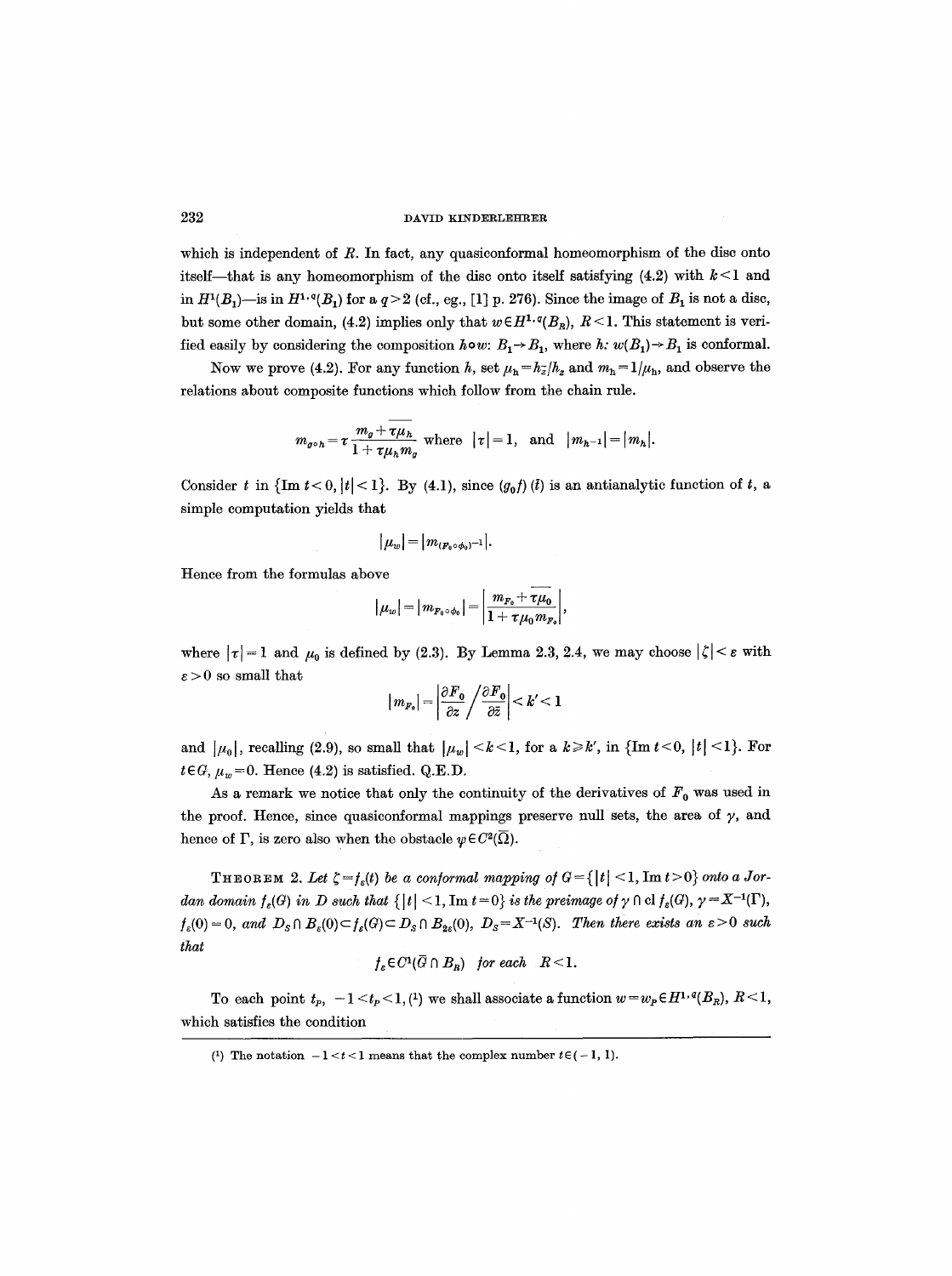$$
|t-t_P|^{-\sigma} w_{\bar{t}}(t) \in L^{\sigma}(B_R) \quad \text{for } a \quad \sigma > 0. \tag{4.3}
$$

To this  $w<sub>P</sub>$  we shall apply Theorem 1. In the proof, we denote by const, any constant independent of P.

*Proof.* According to the previous lemma, there is an  $\varepsilon > 0$  such that  $f = f_{\varepsilon} \in H^{1,q}(G \cap B_R)$ for each  $R<1$  and a  $q>2$ . It is no loss of generality to assume that  $f \in H^{1,q}(G \cap B_1)$ . We further restrict  $\varepsilon$  so that the conclusion of Lemma 2.3 is satisfied with the  $\eta$  of Lemma 2.4. For each  $\zeta_P \in \gamma$ ,  $|\zeta_P| < \varepsilon$  and  $X(\zeta_P) = P \in \Gamma$ , we define  $\phi_P^*$  by

$$
\phi_P^* = \left(\frac{\partial F_P}{\partial \bar{z}}(0,0)\right)^{-1} \left\{ g_P - \frac{\partial}{\partial z} F_P(0,0) \phi_P - G_P(\phi_P, \phi_P) \right\}, \quad \zeta \in B_{\varepsilon}(0) \subset B_{2\varepsilon}(\zeta_P)
$$

$$
= \left(\frac{\partial}{\partial \bar{z}} F_P(0,0)\right)^{-1} \left\{ g_P + \frac{\partial}{\partial \bar{z}} F_P(0,0) \phi_P - F_P(\phi_P, \phi_P) \right\},
$$

according to (2.11). The  $\phi_P^*$  so defined is continuous in  $B_{\epsilon}(0)$  and satisfies

 $\phi_P^* = \bar{\phi}_P$  on  $\gamma \cap B_{\varepsilon}(0)$ 

in view of the relation  $g_P = F_P(\phi_P, \phi_P)$  on  $\gamma$ . In addition, for  $\zeta \in D_S$ 

$$
\frac{\partial}{\partial \xi} \phi_P^* = \left( \frac{\partial}{\partial \bar{z}} \, F_P(0,0) \right)^{-1} \left\{ \left( \frac{\partial}{\partial \bar{z}} \, F_P(0,0) - \frac{\partial}{\partial \bar{z}} \, F_P(\phi_P,\phi_P) \right) \frac{\partial \overline{\phi_P}}{\partial \zeta} - \frac{\partial F_P}{\partial z} (\phi_P,\phi_P) \frac{\partial \phi_P}{\partial \bar{\zeta}} \right\},\,
$$

Now  $(\partial/\partial \tilde{z}) F_p$  is a Lipschitz function of  $\zeta$  since  $\psi_p$  is in  $C^3$  and  $\phi_p$  is in  $C^1$ , whence by (2.4), (2.9), and (2.11),

$$
\left|\frac{\partial}{\partial \bar{\zeta}} \phi^*_{P}(\zeta)\right| \leq \text{const.} \left|\zeta - \zeta_{P}\right|, \quad \zeta \in B_{\varepsilon}(0) \cap D_{S}.
$$

It is evident that  $\phi^*_{P}$  is Lipschitz in  $\zeta$  uniformly in P. We define

 $\sim 10^7$ 

$$
w(t) = w_P(t) = \begin{cases} \phi_P(f(t)) & t \in \bar{G} \\ \overline{\phi_P^*}(f(\bar{t})) & \text{Im } t < 0, \quad |t| < 1, \end{cases}
$$

a function continuous in  $B_1$ . Since  $f \in H^{1,q}(B_1 \cap G)$  it follows that  $w \in H^{1,q}(B_1)$ . In view of the equation satisfied by  $\phi_P$ , (2.4), and the inequality above derived for  $\phi_P^*$ , we compute that

$$
|w_{\bar{t}}(t)| \le \text{const.} |f'(t)||f(t) - f(t_p)| \quad \text{Im } t > 0, |t| < 1
$$
  

$$
|w_{\bar{t}}(t)| \le \text{const.} |f'(t)||f(t) - f(t_p)| \quad \text{Im } t < 0, |t| < 1.
$$
 (4.4)

Since  $f \in C^{\circ} \cdot \lambda(\overline{G \cap B_1}) \cap H^{1,q}(G \cap B_1)$ ,  $\lambda = 1 - (2/q)$ , and  $t_p$  is real, (4.3) is satisfied for  $\sigma = \lambda$ . Moreover,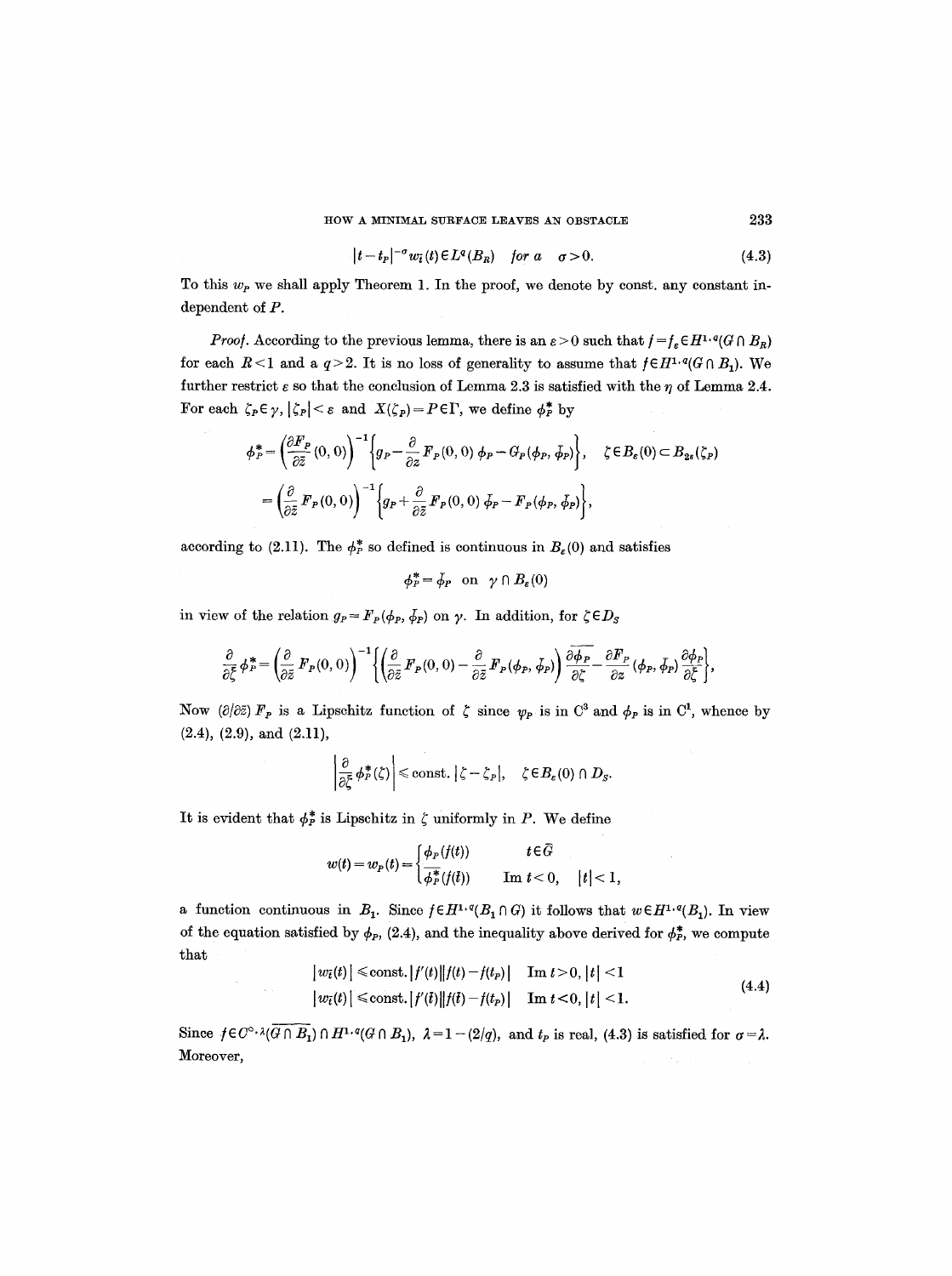$$
\| |t - t_p|^{-\sigma} w_{\overline{t}} \|_{L^q(B_1)} \leq \text{const.}, |t_p| < R < 1. \tag{4.5}
$$

Let R and R' be fixed, with  $R' < R$ . First we suppose that  $q\sigma > 2$  to apply Theorem 1 (3.2). Then there exists a  $b_p$ ,  $|b_p| \le \text{const.}$   $(q, \sigma, R, R')$ , such that

$$
\left|\frac{w(t)-w(t_p)}{t-t_p}-b_p\right|\leqslant \text{const.} \ (q,\sigma,R,R')\left|t-t_p\right|^\tau,\quad t\in B_R,\, t_p\in B_{R'},\quad \tau=\min\left(1,\sigma-\frac{2}{q}\right)>0.
$$

We also apply Theorem 1 (3.2) to  $\phi_P^{-1}(z)$  which satisfies (3.3) in a neighborhood  $B_o$ ,  $\rho$ independent of P. In this case,  $q = \infty$  and  $q = 2$  so (3.2) applies. Hence for some  $b'_P$ ,  $|b'_P| \le$ const.,

$$
\left|\frac{\phi_P^{-1}(z)}{z}-b'_P\right|\leqslant \text{const.}\;|z|,|z|<\varrho.
$$

Consequently for  $c_p = b_p b'_p$ , and further restricting  $\varepsilon$  if necessary so that  $\phi_p(B_\varepsilon) \subset B_q$ ,

$$
\left|\frac{f(t)-f(t_P)}{t-t_P}-c_P\right| \leq \text{const. } |t-t_P|^{\tau}, \quad t \in B_R, t_P \in B_{R'}.
$$
\n(4.6)

On the other hand, in the case where  $q\sigma \leq 2$ , or  $q \leq 4$ , we apply (3.1) to conclude that

$$
|w(t)-w(t_P)| \le \text{const.} \ (q, \sigma, R, R') |t-t_P|^{1+\tau'}, \ t_P \in B_{R'}, \ t \in B_R,
$$

and  $\tau'=\sigma-(2/q)$  if  $q\sigma<2$  and  $\tau'=\sigma'-(2/q)$  for any  $\sigma' < \sigma$  if  $q\sigma=2$ . Since  $\phi_P^{-1}$  is a Lipschitz function with constant independent of P,  $t_P \in B_1$ ,

$$
\left|f(t_p)-f(t)\right|\leqslant \left|\phi_P^{-1}\left(w(t)\right)-\phi_P^{-1}\left(w(t_p)\right)\right|\leqslant{\rm const.}\left|t-t_p\right|^{1+\tau'},t\in\overline{G\cap B_R},\,t_p\!\in\!B_R.
$$

Therefore by (4.4), w satisfies (4.3) and (4.5) with an improved  $\sigma = \sigma_2 = \sigma_1 + 1 - (2/q)$  with  $\sigma_1 = \lambda$  if  $q\sigma_1 < 2$  and  $\sigma_1 = \lambda'$  for any  $\lambda' < \lambda$  if  $\sigma_1 q = 2$ . Repeating this process at most a finite number of times we obtain a  $\sigma_0$  such that (4.3) is satisfied for  $\sigma = \sigma_0 > 2/q$ .

We return to the previous case to conclude (4.6). To complete the proof, we note the simple

## **LEMMA 4.2.** Let  $f(t) \in C^\circ(\overline{G \cap B_R})$  be analytic in  $G \cap B_R$  and satisfy

$$
\left|f(t)-f(t_P)-c_P(t-t_P)\right|\leq N_1\left|t-t_P\right|^{r+1} \text{ for } t\in\overline{G\cap B_R} \text{ and } -R'
$$

*where*  $0 \lt \tau \lt 1$  *and*  $|c_p| \leq N_2$ ,  $N_1$  *and*  $N_2$  *positive constants. Then*  $f \in C^{1,\tau}(\overline{G \cap B_r})$  *for each*  $r < R'$ .

The proof follows upon writing Cauchy's formula for the derivative of  $f(t)-f(t_{P})-c_{P}(t-t_{P}).$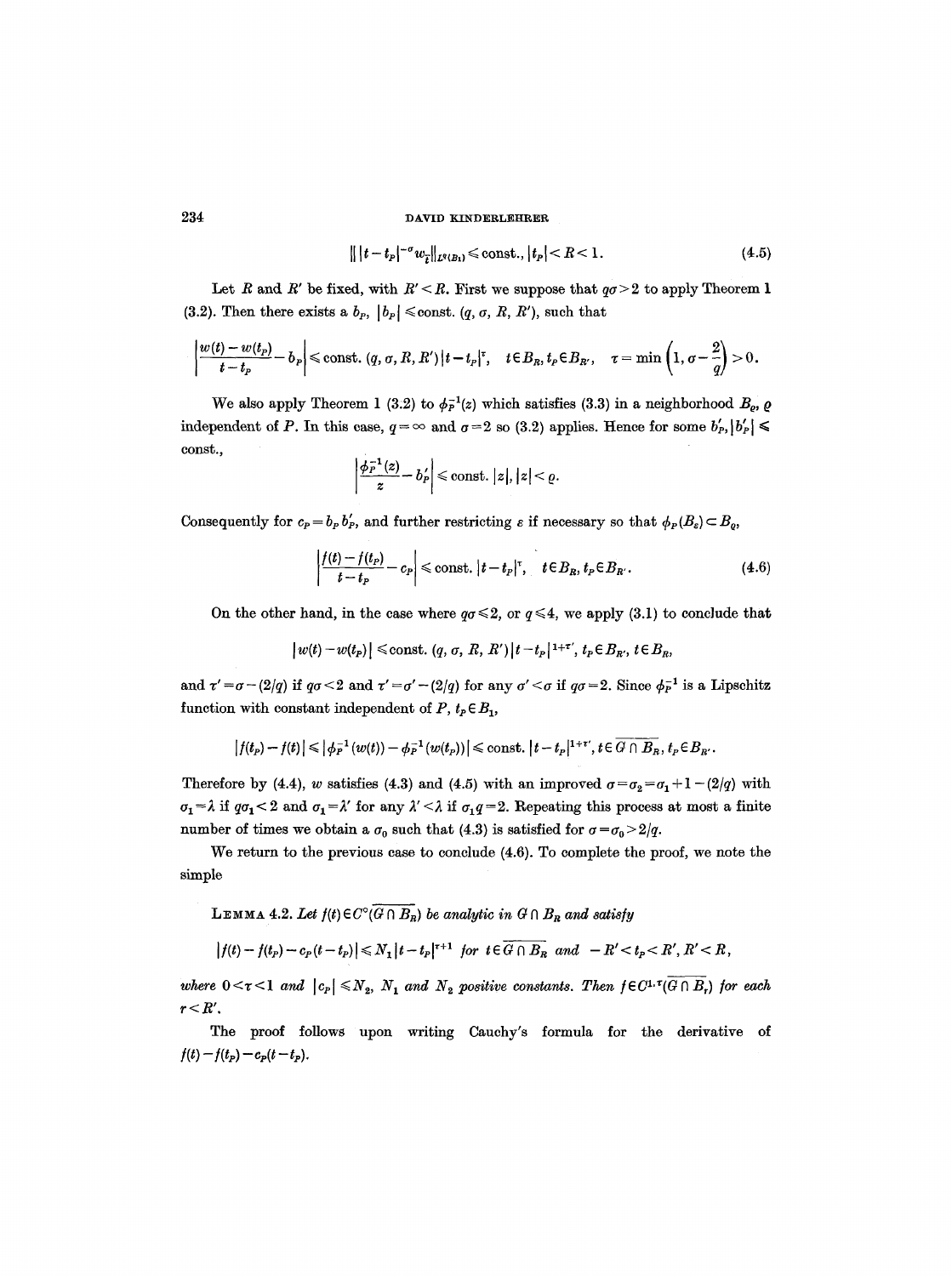## **w**

In this section we derive a system of differential equations to be used in the analytic extension of a conformal representation of S for which we assume that  $w$  is a real analytic strictly concave function. We recapitulate some notations. Let 0 be a fixed, but arbitrary, point of  $\Gamma$ , that is the point chosen in § 2, and *X*:  $D \rightarrow \Sigma \subset R^3$ ,  $D = \{|\zeta| < 1\}$ , a conformal representation of  $\Sigma$  of class  $C^{1,2}(D)$  such that  $X_3=0$  is the tangent plane to  $\Sigma$  and M at 0 and  $X(0) = 0$ . Let  $\zeta = f(t)$  be a conformal mapping of  $G = \{ |t| < 1, \text{Im } t > 0 \}$  onto a Jordan domain  $f(G)$  such that  $\{\zeta: |\zeta| < \varepsilon, X(\zeta) \in S\} \subset f(G)$ , for some  $\varepsilon > 0$ , and  $-1 < t < 1$  is the preimage of a portion of  $\gamma = X^{-1}(\Gamma)$ ,  $f(0) = 0$ . By Theorem 2,  $f \in C^{1}(\overline{G})$  and hence  $\widetilde{X}(t) =$  $X(f(t)) = (\tilde{X}_1(t), \tilde{X}_2(t), \tilde{X}_3(t))$  is a conformal representation of a portion of S which satisfies  $\tilde{X}(t) \in \Gamma$  for  $-1 < t < 1$ ,  $\tilde{X}(0) = 0$ , and  $\tilde{X}_j(t) \in C^1(\bar{G})$ ,  $1 \leq j \leq 3$ . We shall use the notation  $X_j(t)$ instead of  $\tilde{X}_i(t)$ . It is clear that  $X_i(t)$  admit single valued harmonic conjugates  $X_i^*(t) \in C^1(\overline{G})$ ,  $X_{j}^{*}(0) = 0, 1 \leq j \leq 3$ . Let us set  $f_{j}(t) = X_{j}(t) + iX_{j}^{*}(t)$  and write the isothermal relations in the form

$$
f_1'(t)^2 + f_2'(t)^2 + f_3'(t)^2 = 0, \quad t \in \overline{G}.
$$
 (5.1)

Assume for the moment the existence of functions  $\phi_i \in C^1(\overline{G})$  which satisfy

$$
\phi_j(t) = \overline{f_j(t)}, \quad -1 < t < 1, \quad 1 \le j \le 3.
$$
\n(5.2)

One such triple of functions is  $\phi_i(t) = \overline{f_i(t)}$ . The fact that  $f_i \in C^1(\overline{G})$  allows us to deduce that

$$
\phi_j'(t) = \overline{f_j'(t)}, \quad -1 < t < 1, \quad 1 \leqslant j \leqslant 3
$$

and therefore by the isothermal relations (5.1),

$$
\phi_1'(t)^2 + \phi_2'(t)^2 + \phi_3'(t)^2 = 0, -1 < t < 1.
$$
\n(5.3)

Denote by  $X_3 = \psi_0(X_1, X_2)$  a non parametric representation of a portion of M obtained by orthogonal projection onto the tangent plane of M at 0 and by  $\psi_j=D_j\psi_0$ ,  $\psi_{jk}=D_jD_k\psi_0$  (cf. § 2). The function  $\psi_0$  and its derivatives with respect to  $X_j$  may be extended as holomorphie functions of two complex variables in the obvious manner. The fact that the surfaces  $M$  and  $\Sigma$  are tangent on  $\Gamma$  may be expressed by writing that the tangent plane to  $\Sigma$  is perpendicular to the normal direction of  $M$ , namely,

$$
\psi_1 f_1' + \psi_2 f_2' - f_3' = 0, \qquad -1 < t < 1, \qquad \psi_j = \psi_j(X_1(t), X_2(t)). \tag{5.4}
$$

Therefore 
$$
\psi_1 \phi_1' + \psi_2 \phi_2' - \phi_3' = 0, \qquad -1 < t < 1.
$$
 (5.5)

To obtain a third equation to complement (5.3) and (5.5), we would differentiate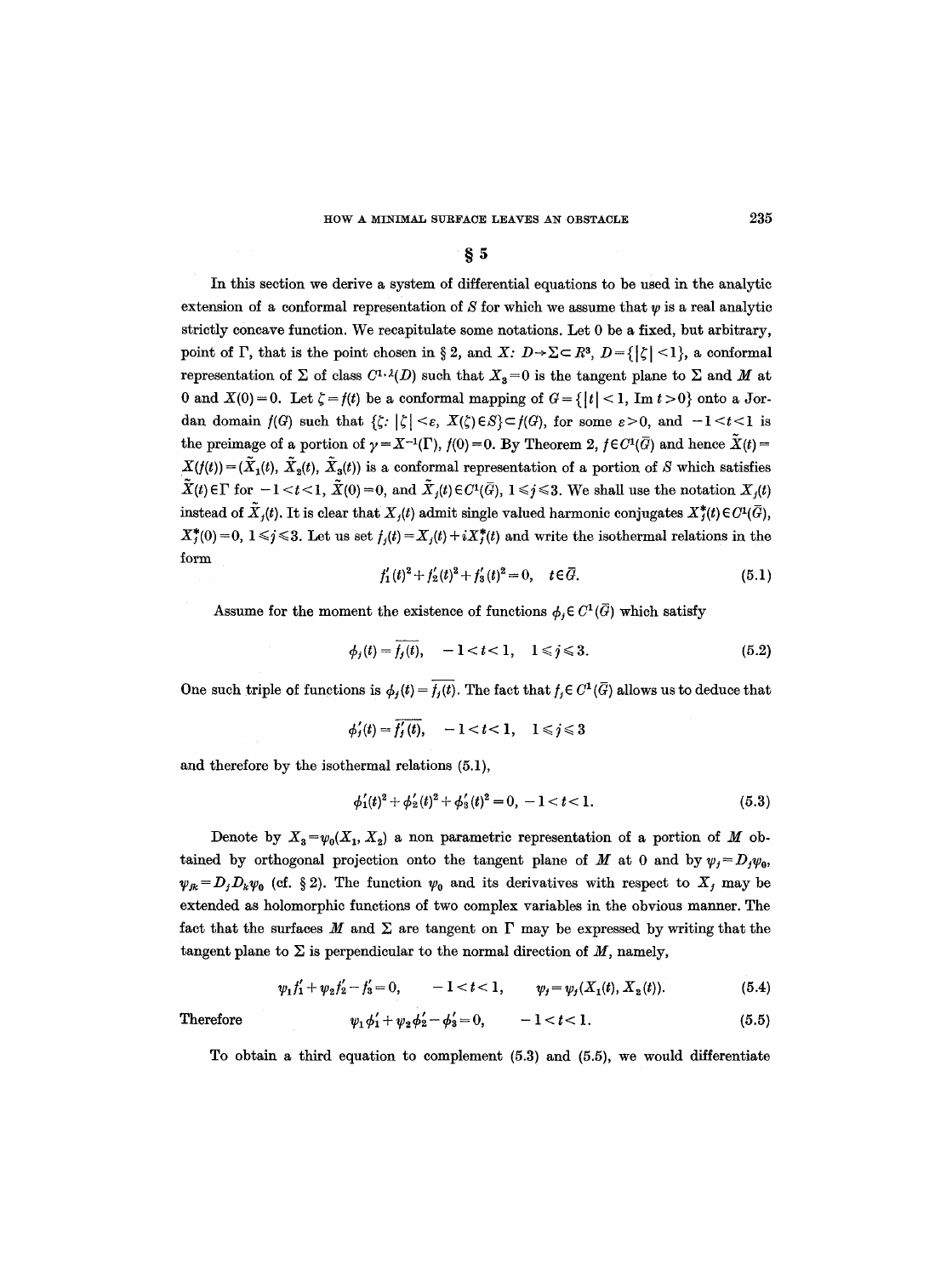$(5.4)$ , were that possible. Instead, the knowledge that the non-parametric solution u of (1.1) has bounded second derivatives, used in Lemma 2.2, provides us with three Lipschitz functions  $g_i(t)$ ,  $1 \leq j \leq 3$ , defined by (2.6) and satisfying  $f'_1$ :  $f'_2$ :  $f'_3 = g_1$ :  $g_2$ :  $g_3$  in G. This relation may be extended to any  $t \in \overline{G}$  where not all of  $f'_{i}(t) = 0$ , that is, almost everywhere. Hence

$$
\psi_1 g_1 + \psi_2 g_2 - g_3 = 0, \qquad -1 < t < 1
$$

Writing  $\psi_j = \psi_j(\frac{1}{2}(\phi_1 + f_1), \frac{1}{2}(\phi_2 + f_2))$ , etc., we are led to the system of equations

$$
\sum_{1 \leq j,k \leq 2} \psi_{jk} \phi'_j g_k = -\sum_{1 \leq j,k \leq 2} \psi_{jk} f'_j g_k + 2(g'_3 - \psi_1 g'_1 - \psi_2 g'_2)
$$
  

$$
\psi_1 \phi'_1 + \psi_2 \phi'_2 - \phi'_3 = 0 \qquad t \in G.
$$
  

$$
(\phi'_1)^2 + (\phi'_2)^2 + (\phi'_2)^2 = 0
$$
  
with initial values  $\phi_j(0) = \overline{f_j(0)} = 0, \qquad 1 \leq j \leq 3.$  (5.6)

The system (5.6) is satisfied by  $\overline{f_i(t)}$  a.e.,  $-1 < t < 1$ . In particular, since  $\overline{f_i(t)} \in C^1(\overline{G})$ , we may conclude that  $g_i \in C^1((-1, 1))$  by means of Lemma 2.1, but we shall not need this fact.

It is convenient to express (5.6) explicitly in terms of the unknowns  $\varphi'_{i}$  for which we shall employ that the mean curvature of M does not vanish. Let  $(a_1, a_2)$  be a pair of complex numbers and consider  $\psi_j = \psi_j (\frac{1}{2} (a_1 + f_1(t)), \frac{1}{2} (a_2 + f_2(t))), \psi_{jk} = \psi_{jk} (\frac{1}{2} (a_1 + f_1(t)), \frac{1}{2} (a_2 + f_2(t))).$ We abbreviate by  $U_{\delta} = \{(a_1, a_2): |a_1|^2 + |a_2|^2 < \delta^2, a_j \text{ complex}\}\)$  open in the space of two complex variables and  $G_{\varepsilon} = {\text{Im } t > 0, |t| < \varepsilon}.$  For the unknown complex numbers  $\alpha = (\alpha_1, \alpha_2, \alpha_3)$  we consider the system of equations

$$
(\psi_{11}g_1 + \psi_{12}g_2) \alpha_1 + (\psi_{12}g_1 + \psi_{22}g_2) \alpha_2 = \beta
$$
  
\n
$$
\psi_1 \alpha_1 + \psi_2 \alpha_2 - \alpha_3 = 0
$$
  
\n
$$
\alpha_1^2 + \alpha_2^2 + \alpha_3^2 = 0.
$$
\n(5.7)

LEMMA 5.1. There exist functions  $Y_{j}(t, a_{1}, a_{2})\in C(G_{\varepsilon})\times H^{1-\infty}(U_{\delta}),$  holomorphic in  $G_{\varepsilon} \times U_{\delta}$ , for  $\varepsilon$ ,  $\delta$  sufficiently small, such that (5.7) admits a unique solution

$$
\alpha_j = Y_j(t, \alpha_1, \alpha_2) \beta \qquad 1 \leq j \leq 3 \tag{5.8}
$$

*satisfying*  $\text{Im } (\alpha_2/\alpha_1) > 0$  *whenever*  $\beta \neq 0$ .

*Proo].* We present a straightforward proof. From the last two relations of (5.7), it follows that  $(1 + \psi_1^2) \alpha_1^2 + 2\psi_1 \psi_2 \alpha_1 \alpha_2 + (1 + \psi_2^2) \alpha_2^2 = 0$  and therefore, assuming the moduli of t,  $a_1$ ,  $a_2$  to be small, either  $\alpha_1 = \alpha_2 = 0$  or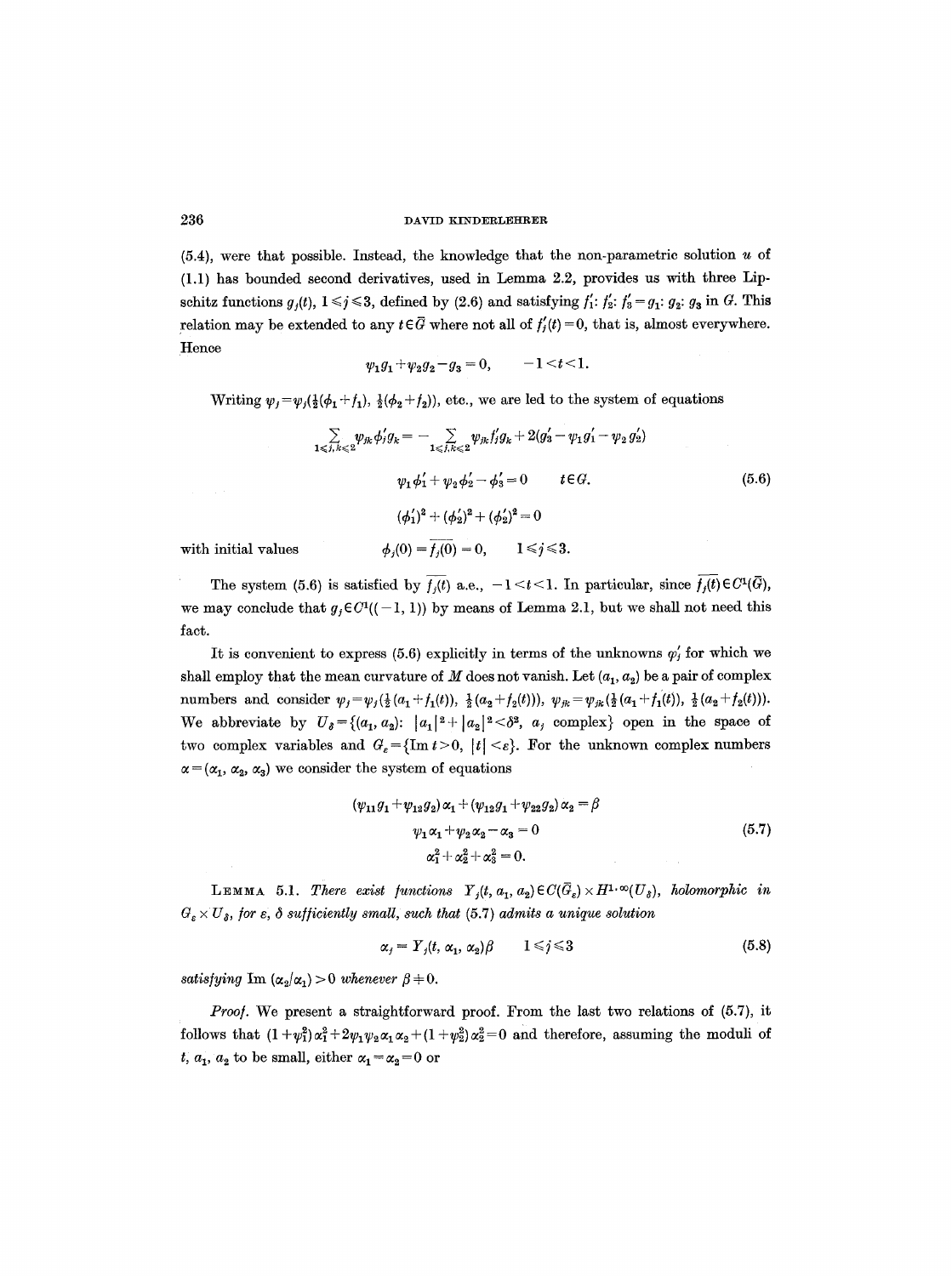$$
\frac{\alpha_2}{\alpha_1} = \frac{-\psi_1\psi_2 \pm i\,V \, 1 + \psi_1^2 + \psi_2^2}{1 + \psi_2^2},
$$

where we have chosen a branch of the square root satisfying  $\sqrt{t} > 0$  for  $t > 0$ . We consider this latter case. We choose the ratio

$$
\frac{\alpha_2}{\alpha_1} = \frac{-\,\psi_1\psi_2 + i\,V\,1 + \psi_1^2 + \psi_2^2}{1 + \psi_2^2}
$$

implying, in particular, that  $\text{Im }\alpha_2/\alpha_1>0$  for  $(t, a_1, a_2)$  small. This inserted in the first equation of (5.7) yields that

$$
\{(1+\psi_2^2)(\psi_{11}g_1+\psi_{12}g_2)+(\psi_{12}g_1+\psi_{22}g_2)(-\psi_1\psi_2+i\dot{V}1+\psi_1^2+\psi_2^2)\}\alpha_1=(1+\psi_2^2)\beta.
$$

At the point  $t = a_1 = a_2 = 0$ ,  $\psi_j = \psi_j(0, 0) = 0$  and  $g_1(0) = \frac{1}{2}$ ,  $g_2(0) = (1/2i)$ , so that

$$
(1+\psi_2^2)(\psi_{11}g_1+\psi_{12}g_2)+(\psi_{12}g_1+\psi_{22}g_2)(-\psi_1\psi_2+i\sqrt{1+\psi_1^2+\psi_2^2})=\frac{1}{2}\Delta\psi_0(0,0)=H_0,
$$

the mean curvature of M at 0. Hence for  $\varepsilon$ ,  $\delta$  > 0 sufficiently small, there is a function  $Y_1(t, a_1, a_2)$  satisfying the conclusions of the lemma. In the same way we find a function  $Y_2$  and we define

$$
\, \, Y_3 = \psi_1 \, Y_1 + \psi_2 \, Y_2
$$

in view of (5.4). On the other hand,  $\alpha_1 = \alpha_2 = \alpha_3 = 0$  is the unique solution of (5.7) when  $\beta = 0$ , for  $\varepsilon$ ,  $\delta$  small, so that the equations (5.8) are valid for any  $\beta$ . The uniqueness of  $\alpha$  under the hypothesis that Im  $(\alpha_2/\alpha_1)>0$  is clear from the derivation. Q.E.D.

From the functions  $Y_j$  in (5.8) we define

$$
E_j(t, a_1, a_2) = Y_j \{-\sum_{1 \leq h, k \leq 2} \psi_{hk} f'_h g_k + 2(g'_3 - \psi_1 g'_1 - \psi_2 g'_2) \},\tag{5.9}
$$

 $\psi_{hk} = \psi_{hk} (\frac{1}{2} (a_1 + f_1 (t)), \frac{1}{2} (a_2 + f_2 (t))), \psi_h = \psi_h (\frac{1}{2} (a_1 + f_1), \frac{1}{2} (a_2 + f_2)).$ 

LEMMA 5.2. *The functions*  $\overline{f_i(t)}$  satisfy

$$
\overline{f_j(t)} = \int_0^t E_j(\tau, \overline{f_1(\tau)}, \overline{f_2(\tau)}) d\tau, -\eta < t < \eta \ \text{for some} \ \eta > 0.
$$

Proof. Since the integrand on the right hand side is bounded, it suffices to verify that

$$
\overline{f'_j(t)} = E_j(t, \overline{f_1(t)}, \overline{f_2(t)}) \text{ a.e. for } -\eta < t < \eta. \tag{5.10}
$$

Since  $\overline{f_i(t)}$  satisfy (5.3) and hence (5.4) with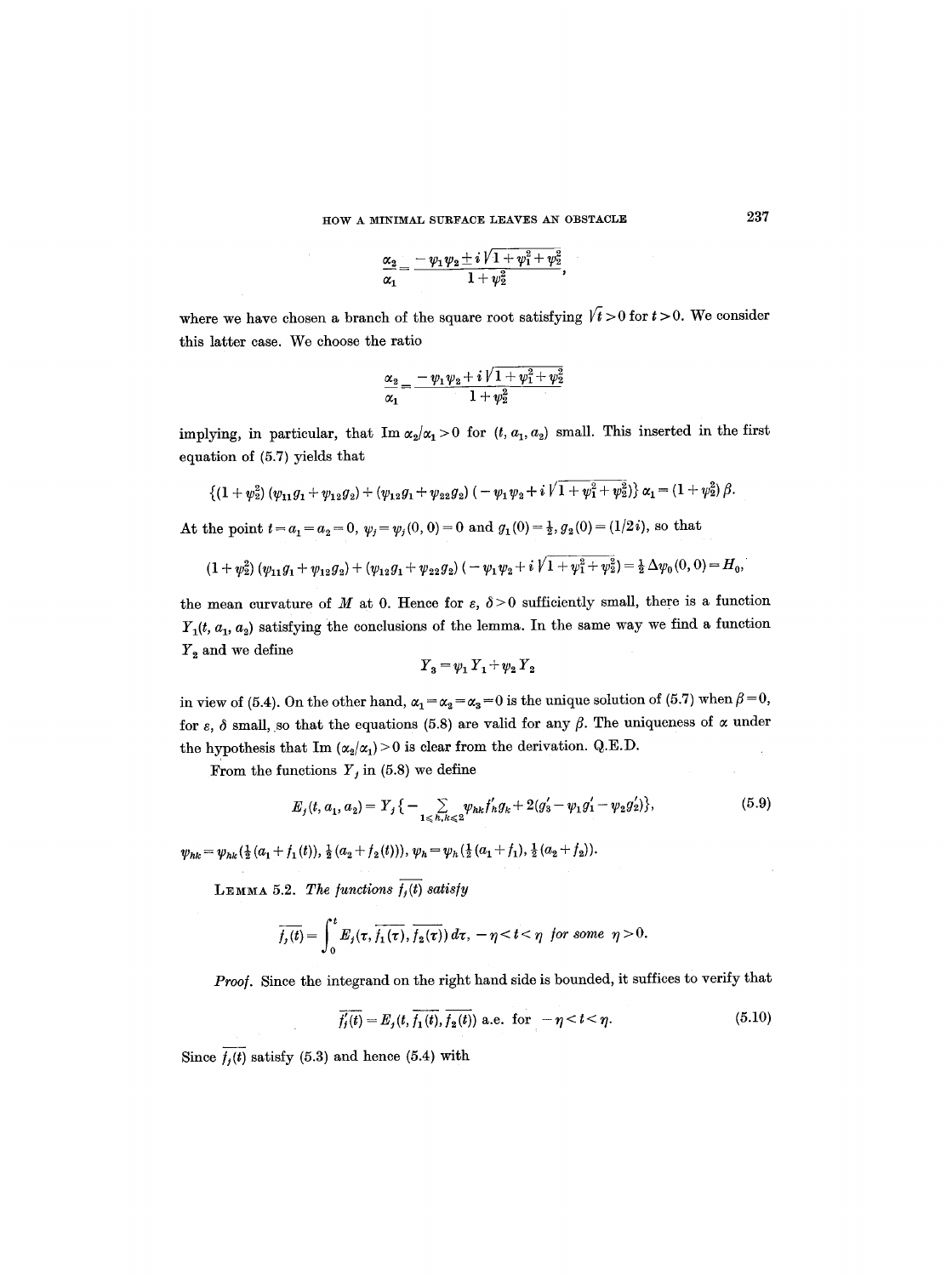$$
\beta = -\sum \psi_{hk} f'_h g_k + 2(g'_3 - \psi_1 g'_1 - \psi_2 g'_2), \quad \psi_{hk} = \psi_{hk}(X_1(t), X_2(t)) \text{ etc.}
$$

except for a set of measure zero, it is only necessary to show that Im  $(\overline{f'_2(t)}/\overline{f'_1(t)}) > 0$  a.e. for  $-\eta < t < \eta$ . At any t where  $f'_{1}(t) \neq 0$  and  $f'_{2}(t) \neq 0$ ,

$$
\overline{f'_1(t)}:\overline{f'_2(t)}=\overline{g_1(t)}:\overline{g_2(t)}.
$$

The above is valid almost everywhere. Observing that  $\lim_{t\to 0}$   $(g_2(t)/g_1(t)) = i$ , it follows that Im  $(f'_2(t)/f'_1(t))>0$  for |t| sufficiently small. The lemma is proved. Q.E.D.

## *w*

In this paragraph we prove that the curve  $\Gamma$  is analytic.

**THEOREM 3.** There exists a solution  $\phi(t) = (\phi_1(t), \phi_2(t), \phi_3(t))$  continuous in  $\bar{G}_{\varepsilon}$  and *analytic in*  $G_{\varepsilon}$  to the system

$$
\phi_j(t) = \int_0^t E_j(\tau, \phi_1(\tau), \phi_2(\tau)) d\tau, \quad t \in \overline{G}_{\varepsilon}, \quad 1 \le j \le 3, \text{ for some } \varepsilon > 0. \tag{6.1}
$$
\n
$$
\phi_j(0) = 0.
$$

*Furthermore,*  $\phi_i(t) = \overline{f_i(t)}, -\varepsilon < t < \varepsilon.$ 

*Proof.* The proof is by successive approximation. Choose a preliminary pair  $\varepsilon_1$ ,  $\delta > 0$ such that  $E_j(t, a_1, a_2) \in C(\bar{G}_{\varepsilon_1}) \times H^{1,\infty}(U_{\delta})$  and define the operator on triples of complex valued functions continuous in  $\bar{G}_{\varepsilon}$  and analytic in  $G_{\varepsilon}$ 

$$
(A\phi)(t) = \int_0^t E(\tau, \phi_1(\tau), \phi_2(\tau)) d\tau, \ \ E = (E_1, E_2, E_3),
$$

where the integral is extended over rectifiable arcs in  $\bar{G}_{\epsilon}$ . For such triples  $\phi$ ,  $A\phi$  is analytic in  $G_{\varepsilon}$  and continuous in  $\bar{G}_{\varepsilon}$ .

With the obvious notation  $|\phi| = \sqrt{\sum |\phi_j|^2}$ , we may estimate that

$$
|A\phi(t)| \leq \sup_{|\tau| \leqslant s_1} |E(\tau,\phi_1(\tau),\phi_2(\tau))| |t| \leqslant \sup\left\{ |E(\tau,a_1,a_2)| : (\tau,a_1,a_2) \in G_{s_1} \times U_{\delta} \right\} |t|
$$

for the subset of functions  $\phi$  satisfying  $|\phi| < \delta$ . Choose  $\varepsilon_2 > 0$ ,  $\varepsilon_2 \leq \varepsilon_1$ , so that  $\sup\left\{\left|\left|E(\tau,a_1,a_2)\right|: (\tau,a_1,a_2)\in G_{\varepsilon_2}\times U_{\delta}\right\}\varepsilon_2\leq \delta. \right.$  Hence  $|\phi|\leq \delta$  implies that  $|A\phi|\leq \delta$  and  $A^2\phi$ is defined. In as much as E is a Lipschitz function of  $(a_1, a_2)$ , there is a  $C>0$  such that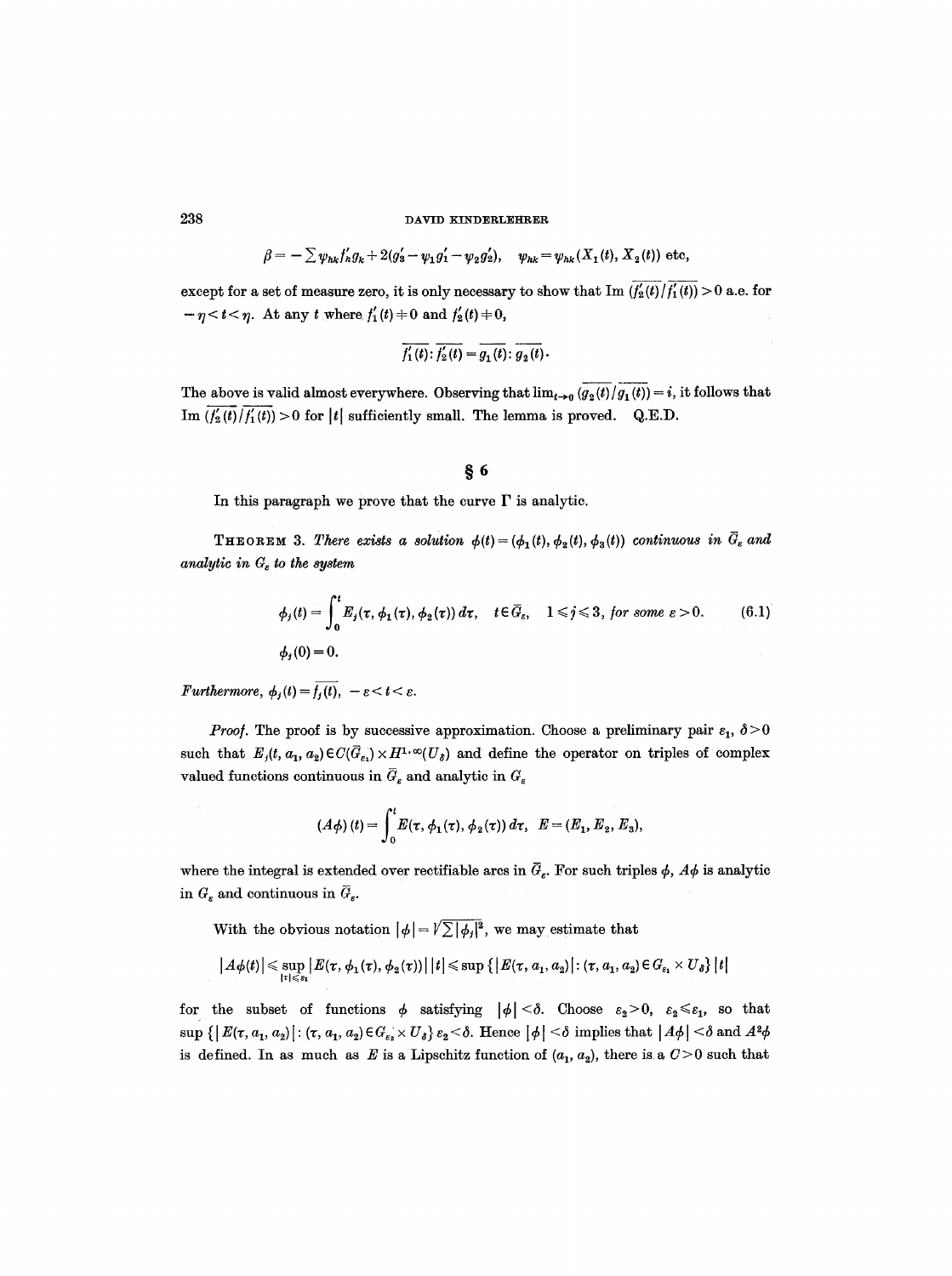HOW A MINIMAL SURFACE LEAVES AN OBSTACLE 239

$$
|A\phi(t) - A\phi^*(t)| \leq C \sup_{\substack{\{0, t\} \\ 0, t\}}} |\phi(\tau) - \phi^*(\tau)| |t|
$$
  
\n
$$
\leq \frac{1}{2} \sup_{\substack{\{0, t\}}} |\phi(\tau) - \phi^*(\tau)|
$$
  
\n
$$
\leq \frac{1}{2} \sup_{G_{\varepsilon_3}} |\phi(\tau) - \phi^*(\tau)|
$$
\n(6.2)

for  $|t| \leq \varepsilon_3 \leq \varepsilon_2$ , where [0, t] denotes the segment from 0 to t in the complex plane. We define  $\phi^{(0)}(t)=(0, 0, 0)$  and  $\phi^{(k+1)}(t)=A\phi^{(k)}(t)$ . It is clear that  $\phi^{(k)}\in C^{\circ}(\overline{G}_{\epsilon})$  is analytic in  $G_{\varepsilon}$  and  $\phi^{(k)}(0) = (0, 0, 0), \, \varepsilon = \varepsilon_3$ . Moreover,

$$
\sup_{G_{\varepsilon_3}} \big|\, \phi^{(k+1)}(t) - \phi^{(k)}(t)\big| \,{\leqslant}\, 2^{-k}\hspace{0.05cm}\delta
$$

It follows that  $\{\phi^{(k)}(t)\}$  converges to a  $\phi$  continuous in  $\bar{G}_{\varepsilon}$  and analytic in  $G_{\varepsilon}$ . Moreover,

 $\phi(t) = \lim \phi^{(k)}(t) = A(\lim \phi^{(k-1)}(t)) = (A\phi)(t), \quad t \in \overline{G_{\epsilon}},$ 

That is,  $\phi(t)$  satisfies (6.1). For  $|t| < \varepsilon = \min(\varepsilon_3, \eta)$  and Im  $t=0$ , it is also true that

$$
\phi^*(t) = \int_0^t E(\tau, \overline{f_1(\tau)}, \overline{f_2(\tau)}) d\tau, \ \phi^*(t) = (\overline{f_1(t)}, \overline{f_2(t)}, \overline{f_3(t)})
$$

by Lemma 5.2. Hence by  $(6.2)$ ,

$$
|\phi(t)-\phi^*(t)|\leq \tfrac{1}{2}\sup_{0\leq t\leq t}|\phi(\tau)-\phi^*(\tau)|,
$$

which implies that  $\phi(t) = \phi^*(t)$ . Q.E.D.

COROLLARY 6.1. The holomorphic functions  $f_i(t)$  admit holomorphic extensions into a *neighborhood*  $\{|t| < \varepsilon\}$  for some  $\varepsilon > 0$ . In particular, the parameterization of a portion of  $\Gamma$ *given by* 

$$
t\rightarrow \text{Re }(f_1(t), f_2(t), f_3(t)), \ -\varepsilon < t < \varepsilon,
$$

*is analytic.* 

*Proo/.* The proof is a direct application of the Schwarz Reflection Principle. With  $\phi_j(t)$  the solution to (6.1) in  $\bar{G}_e$ , we set

$$
f_j(t) = \begin{cases} f_j(t) & \text{Im } t \geq 0, \quad |t| < \varepsilon \\ \overline{\phi_j(t)} & \text{Im } t < 0, \quad |t| < \varepsilon. \end{cases}
$$

By Theorem 3,  $f_i$  is continuous in  $|t| < \varepsilon$  and hence holomorphic for  $|t| < \varepsilon$ .

THEOREM 4. Let u. be the solution to equation (1.1) and  $I = \{z = x_1 + ix_2 : u(z) = \psi(z)\}.$ Let  $\Gamma = \{(x_1, x_2, x_3): x_3 = u(z) = \psi(z), z \in \partial I\}$ . Then  $\Gamma$  is an analytic curve with an analytic tangent.

*Proof.* The analyticity of  $\Gamma$  at each of its points was shown in Corollary 6.1. Hence  $\Gamma$ is analytic. In view of the analyticity of the conformal representation, the analyticity of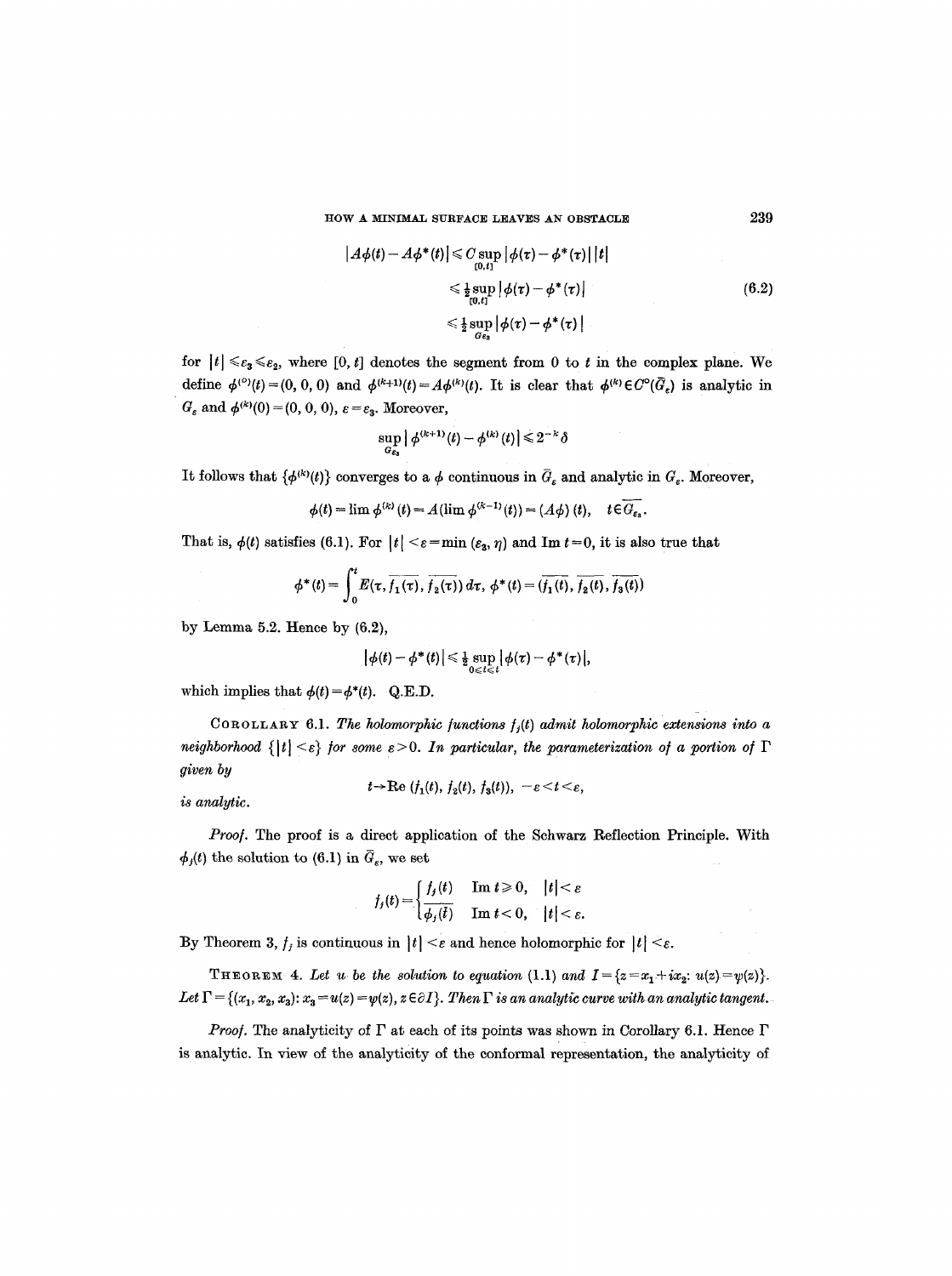the tangent to  $\Gamma$  is tantamount to showing that  $\Sigma |f'(t)|^2>0$  for each t. Supposing the situation to be organized as in the preceding, we shall show that  $\Sigma |f'_{i}(0)|^{2} > 0$ . The relations in Lemma 2.1 and the observation, from (2.6), that  $g_1+ig_2 = 1$  imply that  $g=f'_3/(f'_1+if'_2)$ . By Corollary 6.1, g is analytic in  $0 < |t| < \delta$ , for some  $\delta > 0$ , and furthermore,  $g(0) = 0$  since the normal to S at  $0 = X(0)$  is  $(0, 0, 1)$ . Hence g is analytic in  $B_3$ . The expression for g in terms of the  $f'_{j}$  above implies, via the isothermal relations and Lemma 2.1, that the 1:1 harmonic mapping from  $G \cap B_{\delta}$  to the tangent plane of S at 0 has the form

$$
z = z(t) = X_1(t) + iX_2(t) = at^{\alpha}(1 + P(t, t)), \ a \neq 0, \ t \in G \cap B_{\delta}, \tag{6.3}
$$

where  $P(t, \tilde{t})$  is a power series in  $(t, \tilde{t})$ ,  $P(0, 0) = 0$ . The integer  $\alpha = 1$  or 2, since  $z(t)$  is 1: 1, with  $\sum |f'_i(0)|^2 > 0$  only if  $\alpha = 1$ . We suppose  $\alpha = 2$  for contradiction. Then the set

$$
U = \{ z = X_1 + i X_2 \in B_{\varrho}(0): X(t) \in S \},
$$

some  $\rho > 0$ , contains the outside of a cusp at  $z=0$  by (6.3). By "the outside of a cusp at  $z=0$ " we intend "the frustum of a curvilinear sector of angle  $2\pi$  with vertex at  $z=0$ ."

Now  $F_0(z, \bar{z})$  is a smooth homeomorphism of  $B_{\varrho}$  which preserves these properties, or the image of U under  $F_0$ , which we denote by an abuse of notation as  $F_0(U)$ , also contains the outside of a cusp with vertex at 0 and  $F_0(B_q-U)$  is bounded in part by the frustum of a curvilinear sector of angle 0.

As we have noted, the spherical image of S is contained in that of  $M<sub>I</sub>$ , or  $g(B<sub>g</sub> \cap G)$  $F_0(B-U)$ . The hypothesis that  $\alpha = 2$  implies that g maps  $B_\delta \cap G$  onto a domain in  $F_0(B-U)$ with the property that the variation of the argument of g on any semicircle  $\{\text{Im } t > 0,$  $|t|$  = const.} tends to 0 as  $|t| \rightarrow 0$ . Since g is analytic in  $B_{\delta}$ , this is untenable. Hence  $\alpha = 1$ .

### $§ 7$

The system of equations (5.6) depends only on the mean curvature of the obstacle  $M$ , but to solve it we were forced to use that the obstacle was strictly concave. Let us consider the special case of an obstacle which is in part a cylinder with negative mean curvature and show how a result analogous to Theorem 4 may be obtained. In this "degenerate" case, where one of the principle curvatures of  $M$  is always zero, the function  $g$  may be extended directly.

Consider an obstacle  $\psi$  such that  $\psi(z)=h(x_1)$  for  $z\in B\subset\Omega$ , B a ball, where h is a real analytic function of  $x_1$ . Since the solution u to (1.1) is in  $C^1(\Omega)$ ,

$$
\frac{u_{x_1} - iu_{x_2}}{1 + W} = \frac{h'}{1 + \sqrt{1 + h'^2}} \text{ in } B \cap I.
$$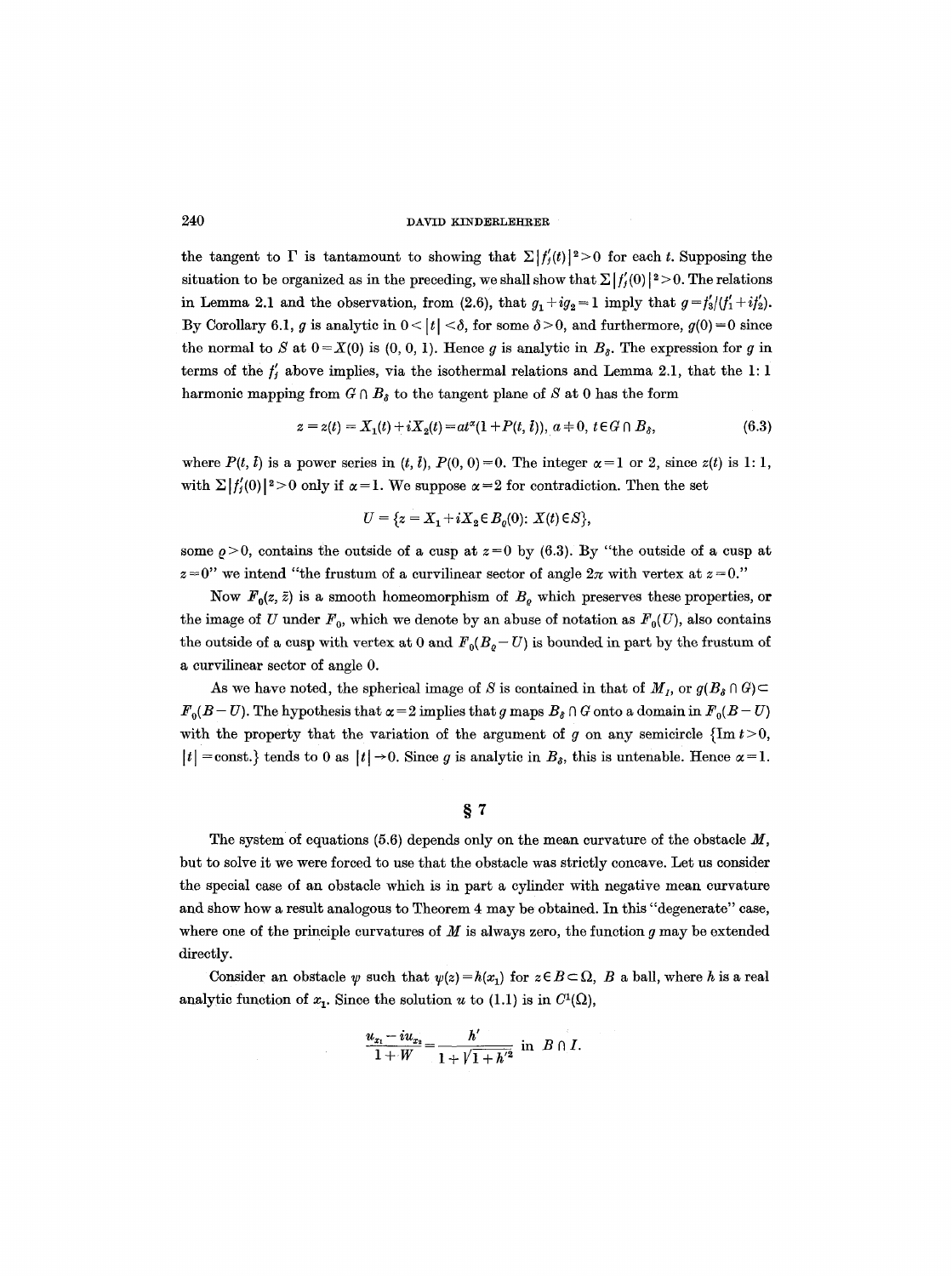We assume also that  $\psi$  is concave and  $C^2$  in  $\overline{\Omega}$ , from which it may be seen that the set of coincidence I is connected (a continuum) and it is well known that  $\Omega - I$  is connected in this case. It follows that  $\Omega-I$  is topologically an annulus and hence the surface  $S = \{(x_1, x_2, x_3): x_3 = u(z), z \in \Omega - I\}$  admits a conformal representation  $X(t) = (X_1(t), X_2(t), X_3(t))$ in  $U$ , the upper half  $t$  plane from which a suitable circle is deleted. Let

$$
g(t) = \frac{u_{x_1} - iu_{x_2}}{1 + W}\bigg|_{z = z(t)}
$$

analytic in U. We may suppose that as  $t_k \rightarrow t$ ,  $-1 < t < 1$ ,  $t_k \in U$ ,  $z(t_k)$  tends to a continuum of  $\partial I \cap B$ . Hence the bounded analytic q satisfies

$$
\lim_{t_k \to t} g(t_k) \quad \text{is real a.e.,} \quad -1 < t < 1,
$$

so that g may be extended analytically across  $\text{Im } t=0, |t|<1$ . Solving for  $X_1(t)$  in the relation

$$
g(t) = \frac{h'(X_1(t))}{1 + \sqrt{1 + h'^2}},
$$

possible because the mean curvature of *M,* and hence the second derivative of h, does not vanish, we conclude that  $X_1(t)$  is analytic on Im  $t = 0$ ,  $|t| < 1$ . At this point we notice that it suffices to hypothesize only that  $h \in C^2$  to obtain some sort of result. The other relations available imply that  $X_3$  and  $X_2$  are also analytic.

This idea of exploiting the relationships between several harmonics in a problem is of wide applicability.

#### **References**

- [1]. BERS, L., JOHN, F. & SCHECHTER, M., *Partial Differential Equations*. Interscience, New York, 1962.
- [2]. CARATHEODORY, C., *Conformal Representation*. Cambridge University Press, London, 1932.
- [3]. COURANT, R. & HILBERT, D., *Methods of Mathematical Physics, vol. 11, Partial Differential Equations, Interscience, New York, 1962 (esp. p. 350).*
- [4]. GIAQUINTA, M. & PEPE, L., Esistenza e regolarità per il problema dell'area minima con ostacoli in n variabili. *Ann. Scuola Norm, Sup. Pisa,* 25 (1971), 481-506.
- [5]. HARTMAN, P. & WINTNER, A., On the local behavior of non parabolic partial differential equations. *Amer. J. Math.,* 85 (1953), 449-476.
- [6]. KINDERLEHRER, D., The coincidence set of solutions of certain variational inequalities. *Arch. Rational Mech. Anal.,* 40 (1971), 231-250.
- [7]. -- The regularity of the solution to a certain variational inequality. *Proc. Symp. Pure* and Apyl. Math., 23 AMS, Providence RI.
- [8]. -- How a minimal surface leaves an obstacle. To appear in *Bull. Amer. Math. Soc.*, 78 (1972).
- [9]. LEWY, H., On the boundary behavior of minimal surfaces. *Proc. Nat. Acad. Sci. USA,* 37 (1951), 103-110.
- 16 732905 *Acta mathematica* 130. Imprim6 le 16 Mai 1973